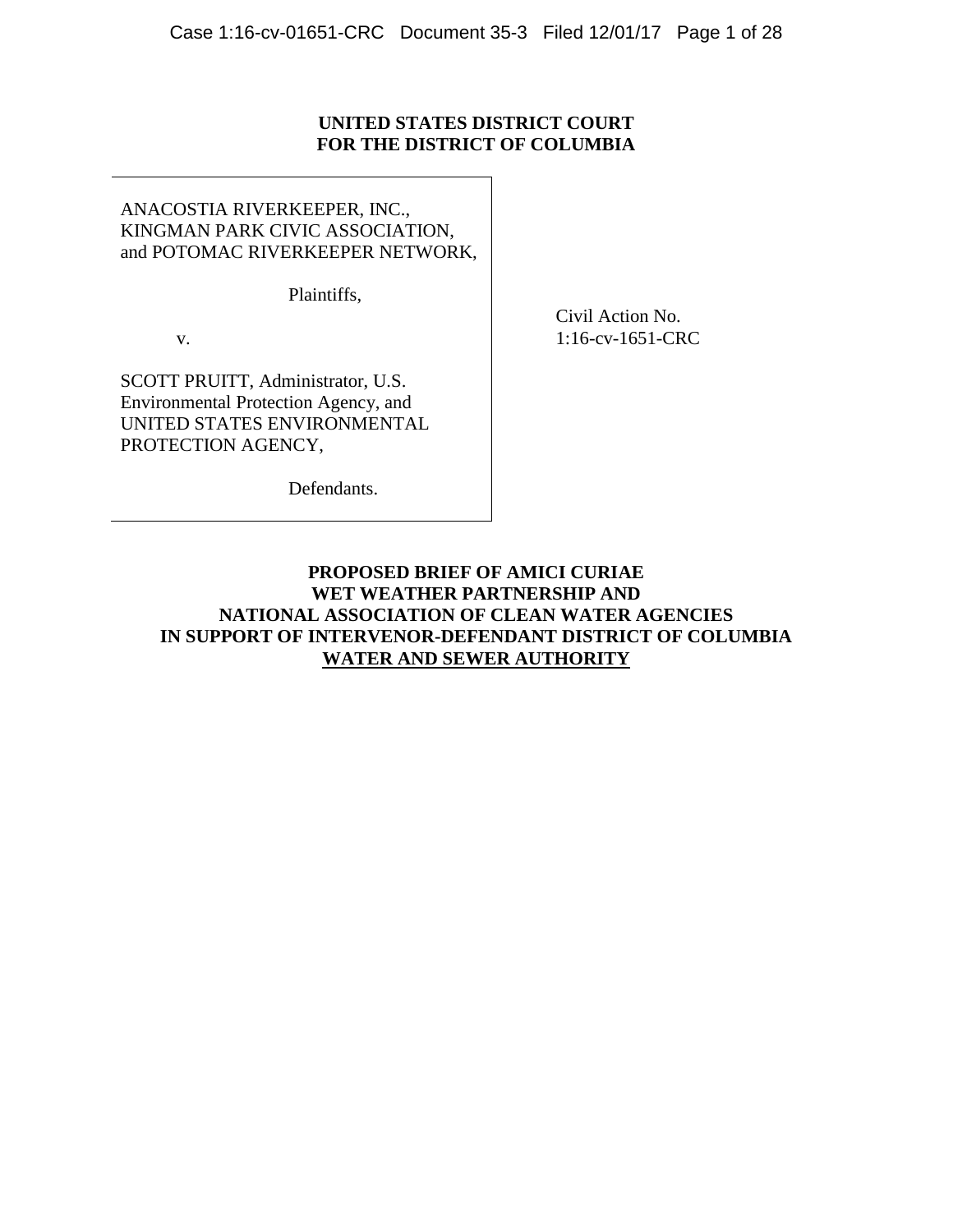### **LOCAL CIVIL RULE 7(o)(5) STATEMENTS**

Pursuant to L. Civ. R. 7(o)(5) and Fed. R. App. P. 29(c), the amici curiae make the following statements:

### CORPORATE DISCLOSURE STATEMENT

As stated in the L. Civ. R. 7.1 certification statement attached to the Motion for Leave to Participate as Amici Curiae, the Wet Weather Partnership and National Association of Clean Water Agencies ("Municipal Associations") are non-profit corporations. No parent companies, subsidiaries, or affiliates of amici have any outstanding securities in the hands of the public.

### IDENTITY AND INTERESTS OF AMICI

The Wet Weather Partnership is a nationwide association of dozens of local governments and their agencies formed in 1989 to make a positive contribution to federal laws and regulations governing the design and operation of combined and sanitary sewer systems, wastewater treatment plants, and municipal separate storm sewer systems. The National Association of Clean Water Agencies represents the interests of nearly 300 of the nation's wastewater and stormwater management agencies serving the majority of the sewered population of the United States.

Municipal Associations' members operate municipal wastewater treatment plants that often are subject to effluent limits and Total Maximum Daily Loads ("TMDLs") for bacteria. This matter concerns unsettled questions of law and agency practice that likely will have implications for similarly situated Municipal Associations members.

### AUTHORITY TO FILE

By email on November 21, 2017, Municipal Associations requested the position of all parties on the motion to submit this amicus brief. Counsel for Defendants U.S. Environmental Protection Agency and Administrator Pruitt responded on November 22, stating that they take no

i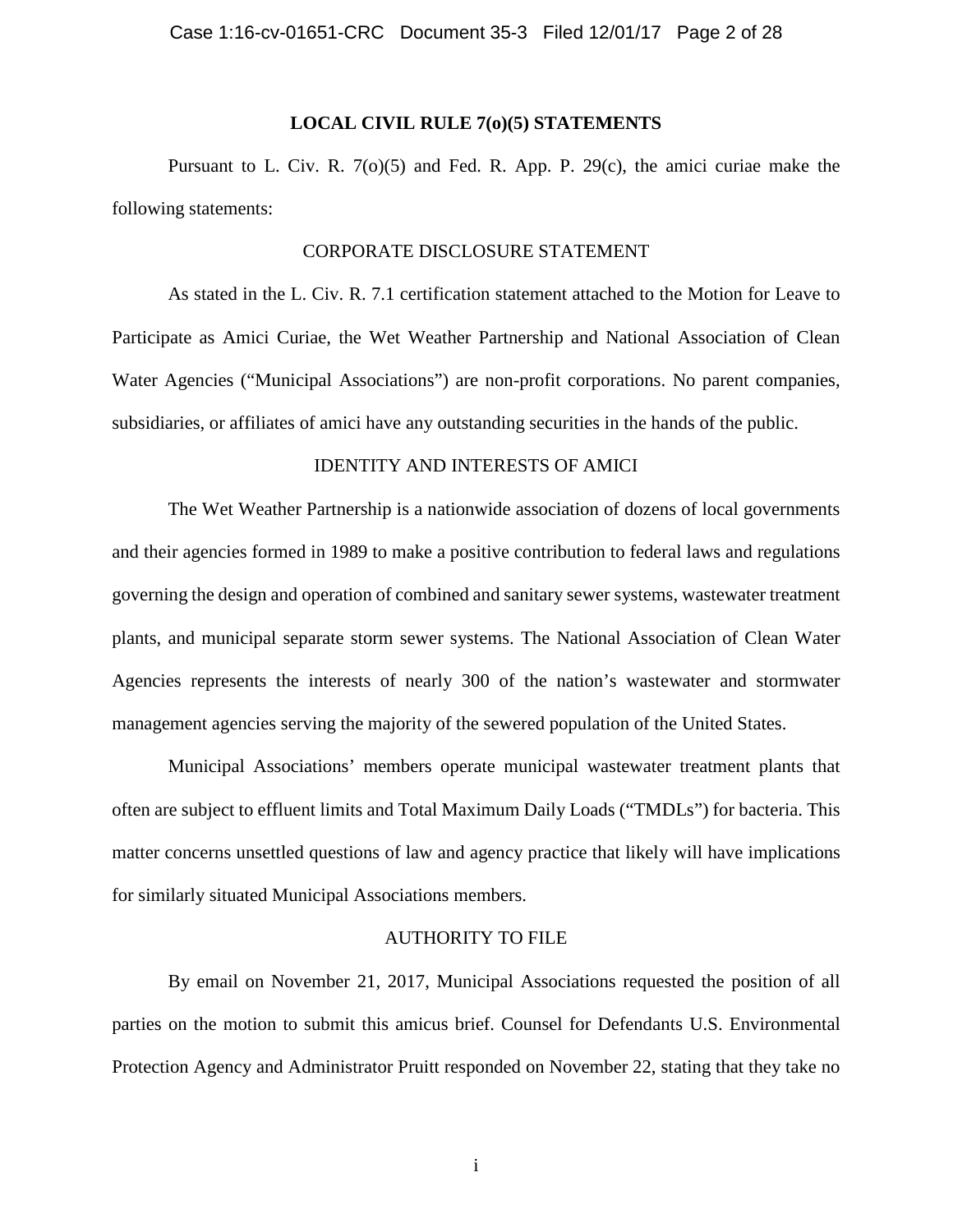### Case 1:16-cv-01651-CRC Document 35-3 Filed 12/01/17 Page 3 of 28

position on the motion. Counsel for Plaintiffs Anacostia Riverkeeper, Kingman Park Association, and Potomac Riverkeeper Network counsel responded on November 28, stating that they intend to oppose the motion, and if they motion is granted they would ask for one additional week for their reply brief. Counsel for Intervenor-Defendant D.C. Water responded on November 30, stating that they have no objection.

### AUTHORSHIP AND FINANCIAL CONTRIBUTIONS

No party or party's counsel authored this brief in whole or part. No party or party's counsel contributed money that was intended to fund preparing or submitting this brief. No person other than other than amici, their members, and/or counsel contributed money that was intended to fund preparing or submitting the brief.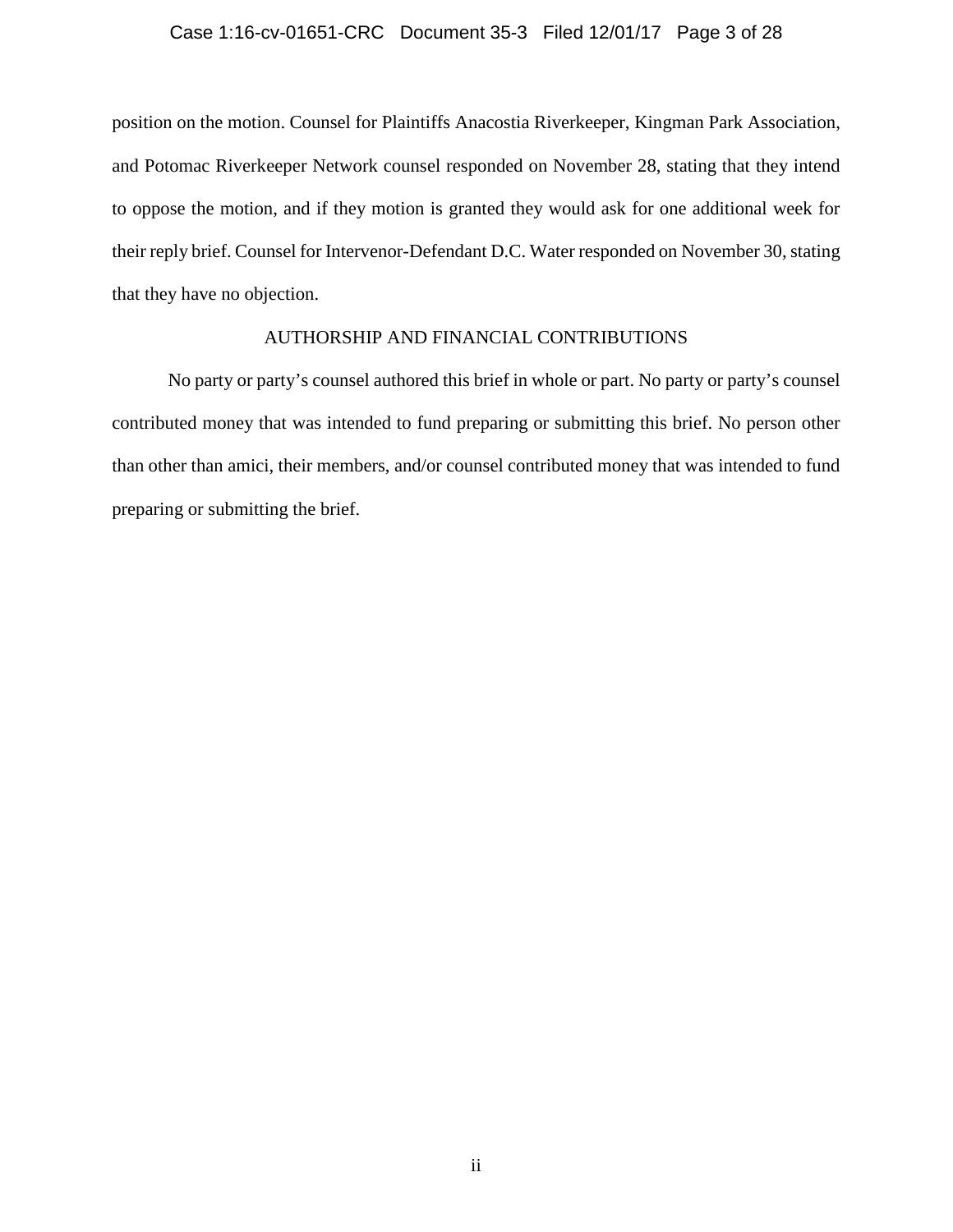# **TABLE OF CONTENTS**

| $\mathbf{I}$ . | DAILY LOAD EXPRESSIONS IN TMDLS ARE NOT INTENDED TO OVERRIDE<br>STATE WATER QUALITY STANDARDS EXPRESSED ON A NON-DAILY BASIS<br>(SUCH AS THE DISTRICT'S MONTHLY GEOMETRIC MEAN FOR E. COLI)  6 |
|----------------|------------------------------------------------------------------------------------------------------------------------------------------------------------------------------------------------|
|                | A. The Expression of the District's Water Quality Criteria as a 30-Day Geometric Mean<br>Reflects a Rational and Time-Tested Decision on How to Manage Bacteria in                             |
|                | B. The 2014 Bacteria TMDLs' Informational Daily Load Expressions Are Consistent<br>with EPA Guidance and Precedent for Water Quality Criteria That Are Expressed as                            |
|                | C. Compelling the District to Convert Its Informational Daily Load to a "Ceiling or Upper                                                                                                      |
|                | Requiring Enforceable Daily Limits in the TMDLs Would Nullify the District's<br>1.<br>Decision to Promulgate Its Recreational Water Quality Criterion for Bacteria as                          |
|                | Invalidating the 2007 TMDL Guidance's Approach to Expressing Daily Loads<br>2.<br>Would Undermine Many Pollution Control Programs Nationwide  15                                               |
|                | II. THE DAILY WASTELOAD ALLOCATIONS EXPRESSED IN TMDLS ARE NOT<br>INTENDED TO SERVE AS MAXIMUM DAILY PERMIT LIMITS ON INDIVIDUAL                                                               |
|                | A. NPDES Permit Limits Must be "Consistent With," Not Identical to, Applicable                                                                                                                 |
|                | B. POTWs' Permit Limits Must Be Set as Weekly and Monthly Averages                                                                                                                             |
|                | C. Permit Limits for Combined Sewer Overflow Discharges Must Be Set in Accordance                                                                                                              |
|                |                                                                                                                                                                                                |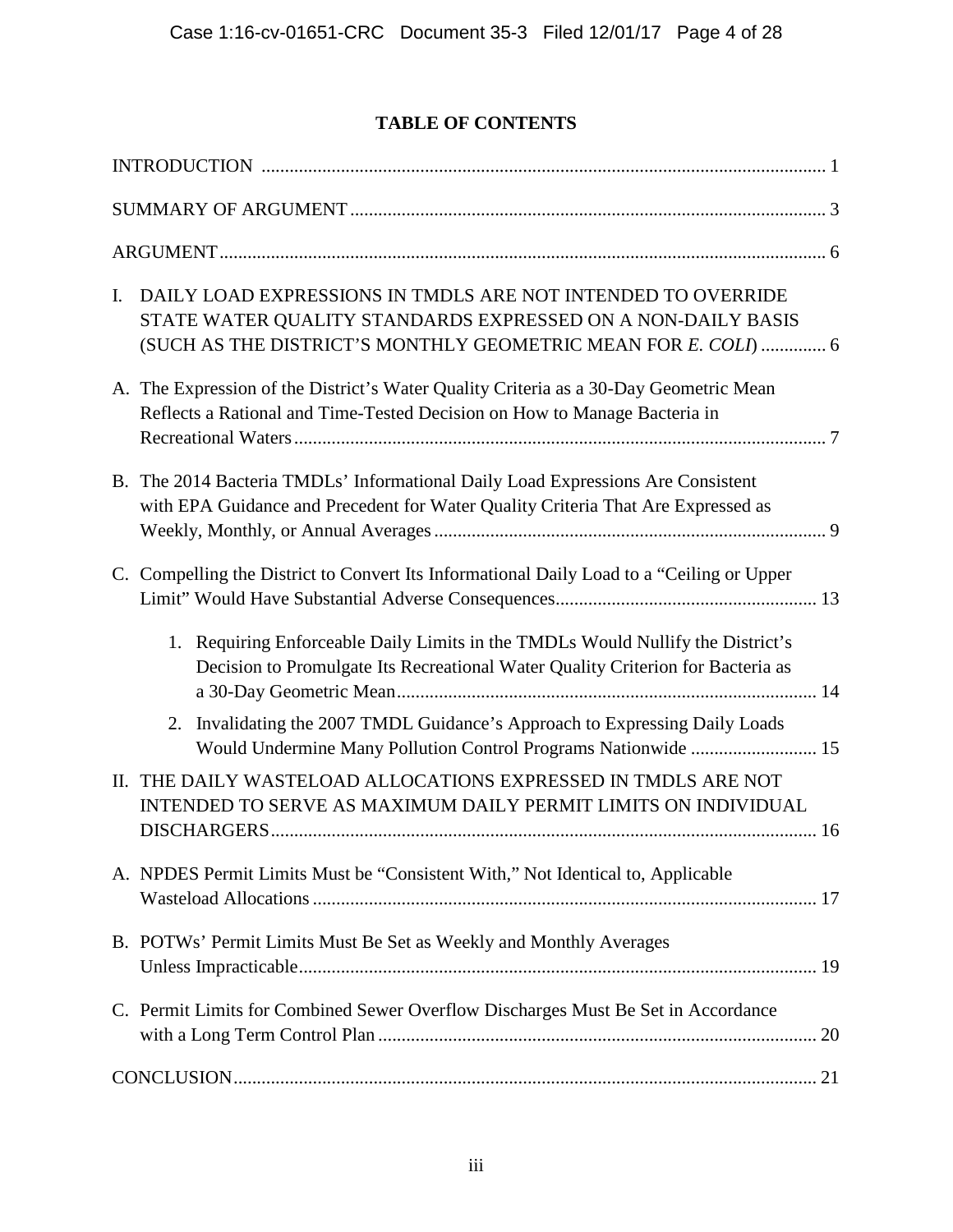# **TABLE OF AUTHORITIES**

| Am. Farm Bureau Fed'n v. EPA,                                 |  |  |  |
|---------------------------------------------------------------|--|--|--|
| Anacostia Riverkeeper v. Jackson,                             |  |  |  |
| Friends of the Earth, Inc. v. EPA                             |  |  |  |
| In re City of Homedale Wastewater Treatment Plan,             |  |  |  |
| In re City of Moscow,                                         |  |  |  |
| PUD No. 1 of Jefferson County v. Washington Dep't of Ecology, |  |  |  |
| <b>STATUTES</b>                                               |  |  |  |
|                                                               |  |  |  |
|                                                               |  |  |  |
|                                                               |  |  |  |
|                                                               |  |  |  |
|                                                               |  |  |  |
|                                                               |  |  |  |
|                                                               |  |  |  |

# **REGULATIONS**

**CASES**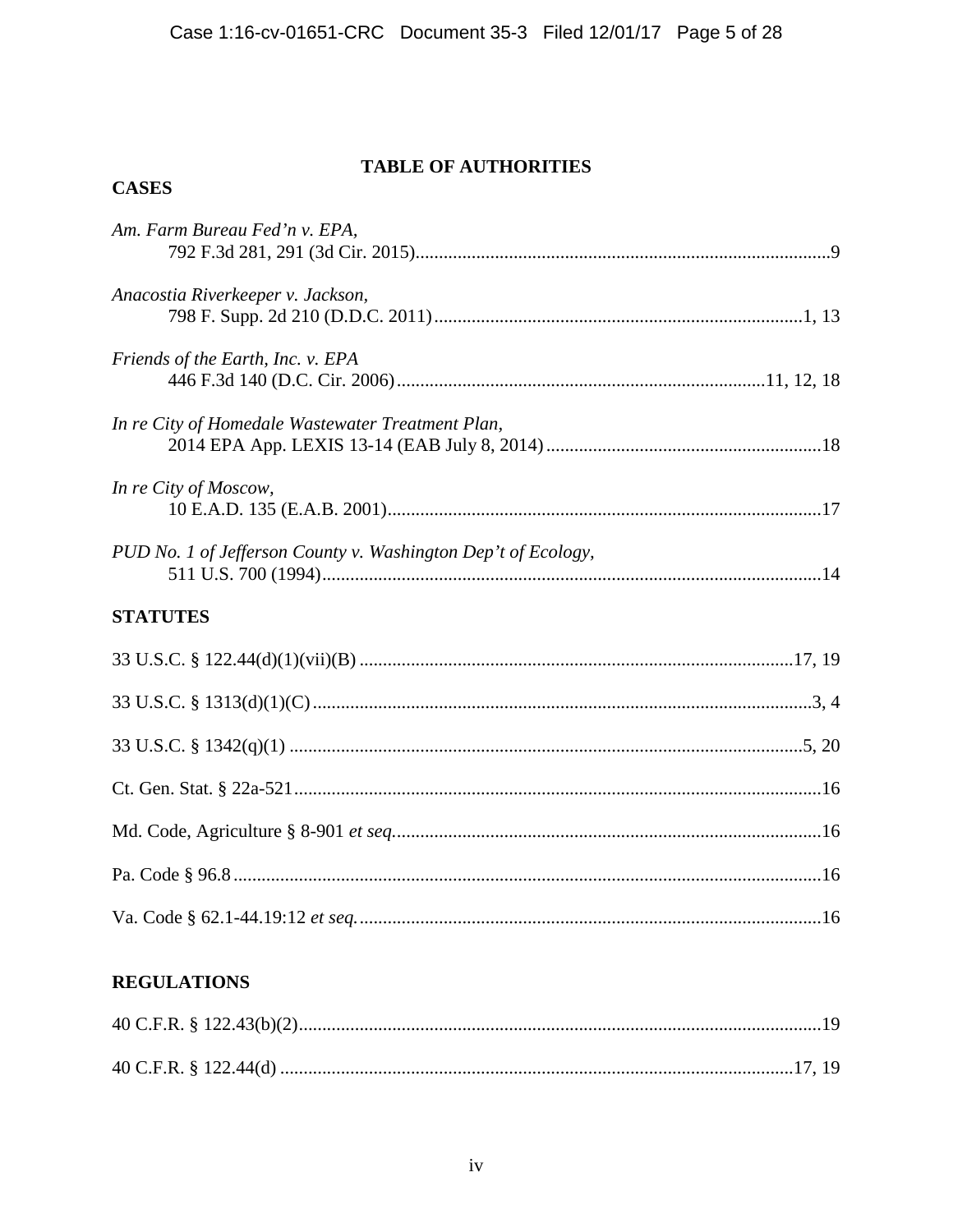| <b>OTHER AUTHORITIES</b>                                                                                                                                                      |  |
|-------------------------------------------------------------------------------------------------------------------------------------------------------------------------------|--|
|                                                                                                                                                                               |  |
| Ches. Bay Comm'n. Nutrient Credit Trading for the Chesapeake Bay:                                                                                                             |  |
| EPA, Chesapeake Bay Total Maximum Daily Load for Nitrogen, Phosphorus,                                                                                                        |  |
| EPA Decision Rationale 2014 E. coli Bacteria Allocations and Daily Loads for the<br>Potomac River and Tributaries, TMDL Revisions, District of Columbia (Jan. 13, 2017) 7, 12 |  |
| EPA, Options for Expressing Daily Loads in TMDLs (June 22, 2007) 11, 12, 17                                                                                                   |  |
|                                                                                                                                                                               |  |
| EPA Memo. from James A. Hanlon, Dir., EPA Office of Wastewater Mgmt.,                                                                                                         |  |
|                                                                                                                                                                               |  |
|                                                                                                                                                                               |  |
| EPA, Tech. Guidance Manual for Development Total Max. Daily Loads (Sept. 1995)9                                                                                               |  |
|                                                                                                                                                                               |  |
| Memo. from Benjamin H. Grumbles, EPA Assistant Admin.,                                                                                                                        |  |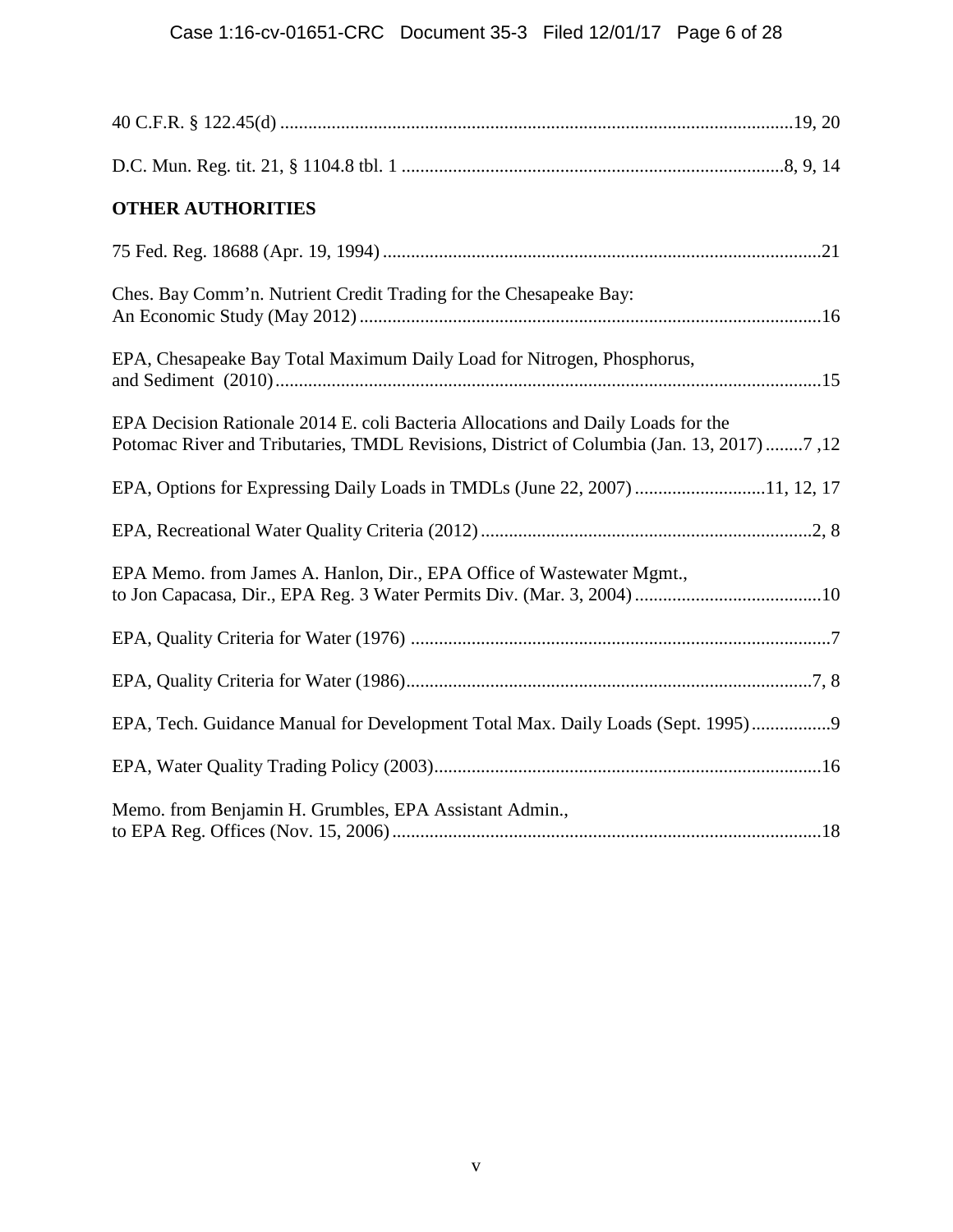The Wet Weather Partnership and National Association of Clean Water Agencies ("Municipal Associations," collectively) respectfully submit this brief as amici curiae in support of Intervenor-Defendant District of Columbia Water and Sewer Authority ("D.C. Water").

### **INTRODUCTION**

<span id="page-6-0"></span>On its face, the complaint filed by Plaintiffs Anacostia Riverkeepers et al. ("Riverkeepers") challenges the U.S. Environmental Protection Agency's ("EPA") approval of the District of Columbia's *E. coli Bacteria Allocations and Daily Loads for the Potomac River and Tributaries* (Dec. 2014) ("2014 Bacteria TMDLs"). However, the Riverkeepers' arguments misrepresent the purpose and requirements of total maximum daily loads ("TMDLs") under the Clean Water Act ("CWA") and are in substance a collateral attack on the District's water quality criterion for bacteria and National Pollutant Discharge Elimination System ("NPDES") permits limits for facilities discharging bacteria to the District's waters. Neither the District's bacteria criterion (which is based on EPA's national recommended criterion) nor any NPDES permit limits for bacteria discharges are properly subject to review by the Court in this action. Furthermore, the Riverkeepers raised substantially the same arguments in a prior related matter and this Court soundly rejected the contention that TMDLs must set enforceable daily maximum limits when the underlying criterion the TMDL is intended to achieve is expressed with a longer duration (a monthly average in that case). *See Anacostia Riverkeeper, Inc. v. Jackson*, 798 F. Supp. 2d 210, 246 (D.D.C. 2011).

EPA's national recommended water quality criterion for bacteria in recreational waters provides that freshwater rivers and lakes will be suitable for recreational use if *E. coli*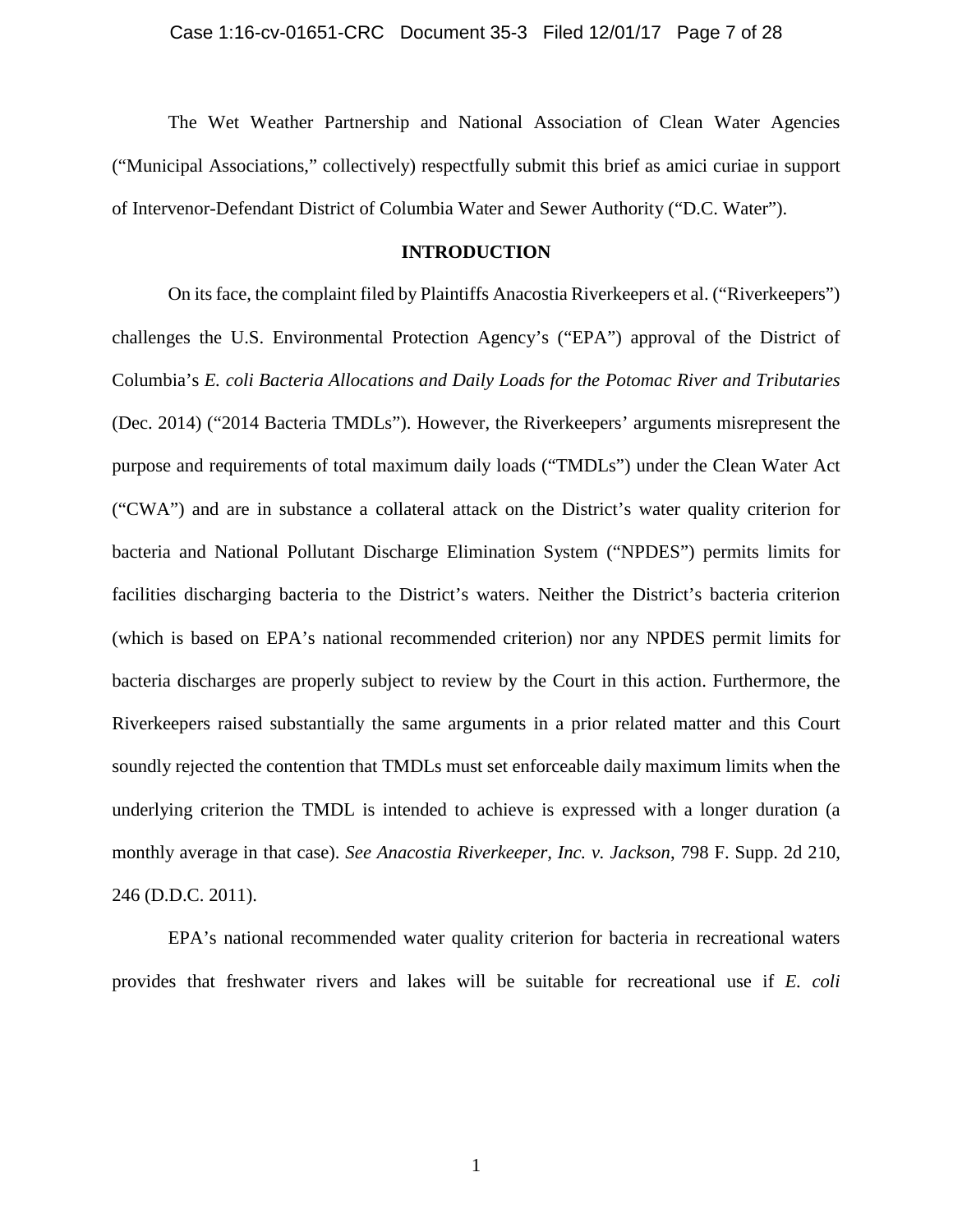### Case 1:16-cv-01651-CRC Document 35-3 Filed 12/01/17 Page 8 of 28

concentrations remain below a 30-day geometric mean<sup>[1](#page-7-0)</sup> of 1[2](#page-7-1)6 cfu/100mL.<sup>2</sup> *Id.* at 6, tbl. 1. By setting the national recommended criterion as a 30-day geometric mean, EPA and the states recognize that a river will experience daily fluctuations in bacteria levels while remaining suitable for swimming, fishing, boating, and other recreational activities as long as the 30-day geometric mean is achieved. Although EPA has changed the target bacteria species and concentration value over the years, the use of a 30-day geometric mean for the national recommended bacteria criterion has remained a constant for 40 years.

The Riverkeepers' challenge effectively invites the Court to rewrite the District's water quality criterion for bacteria to convert it from a 30-day geometric mean value to a daily maximum value. At the same time, they seek to have the Court impose predetermined daily maximum effluent limits on bacteria discharges from NPDES-permitted facilities. Neither one of these objectives can be accomplished through their challenge to the TMDL at issue.

State water quality standards and NPDES permit limits are set through separate regulatory processes. EPA's regulations afford states broad authority to express their numeric water quality criteria using any duration (daily, monthly, seasonal, or annual averages) as scientifically appropriate. Once a water quality standard is established, instream monitoring is performed to

l

<span id="page-7-0"></span><sup>&</sup>lt;sup>1</sup> Geometric mean is a mathematical calculation used to calculate the average of things that are statistically different. When one thinks of averages, they are normally referring to arithmetic means; for example, if you wanted the average number (arithmetic mean) of apples in different baskets, you would add the number of apples in each basket divided by the number of baskets. If, however, you wanted the average return (geometric mean) on several different stocks, you would multiply the percent return from each stock and then set them to the power of 1 over the number of stocks. Thus, the geometric mean of 2 and 8 is  $(2x8)^{(1/2)}$ , or 4, and the geometric mean of 4, 8.3, 9, and 17 is  $(4x8.3x9x17)^{(1/4)}$ , or 6.81.

<span id="page-7-1"></span> $2$  EPA's national recommend criteria express the bacteria limit as 126 "cfu" means "colony forming unit." In contrast, the District's water quality criterion is expressed as 126 "MPN," which stands for "Most Probable Number." The different terminology refers to different methods of quantifying bacteria counts, *see Recreational Water Quality Criteria* at 10, which are not relevant to this matter.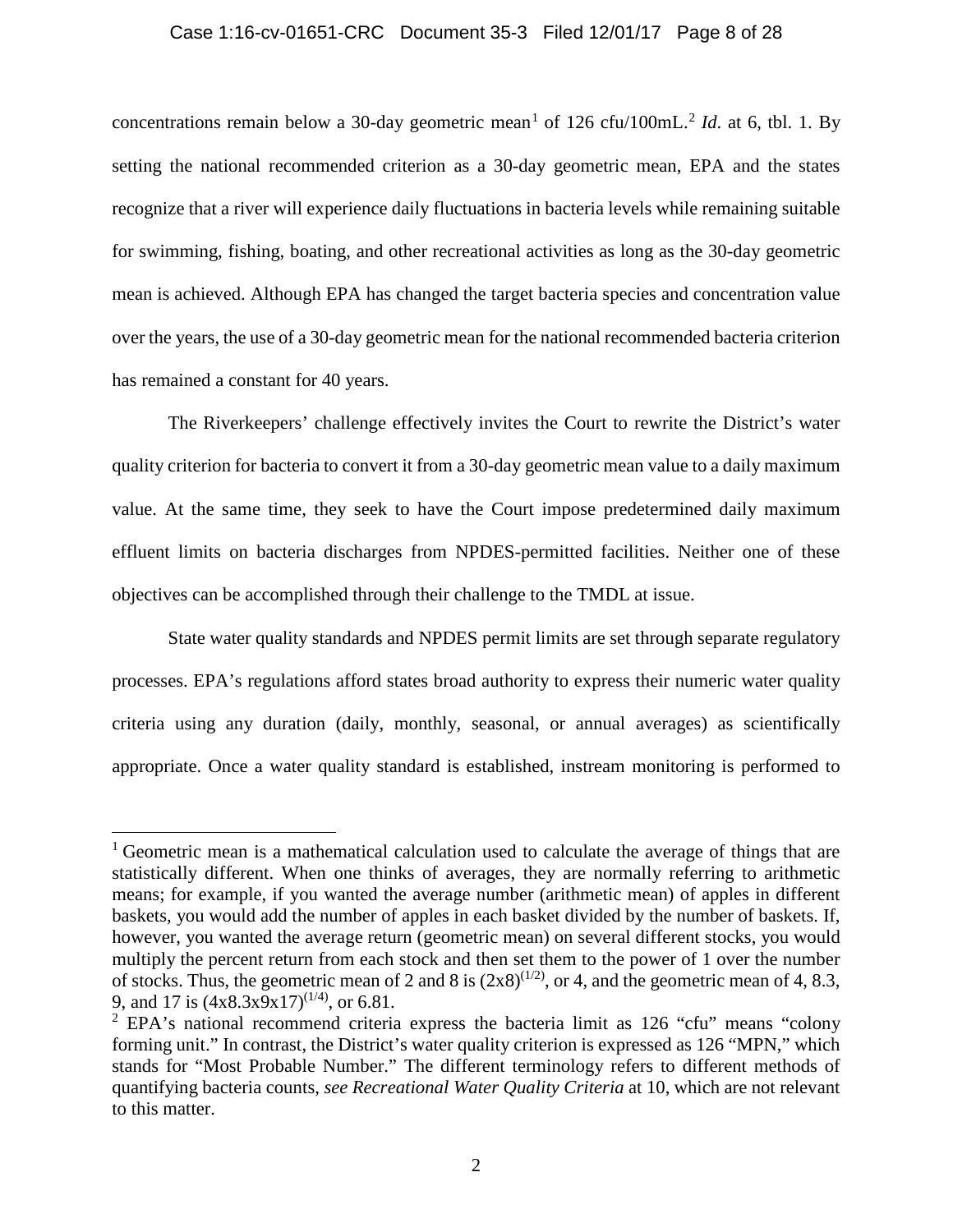### Case 1:16-cv-01651-CRC Document 35-3 Filed 12/01/17 Page 9 of 28

assess whether it is attained by the State and approved by EPA. If it is not attained, then a TMDL is prepared as a guide with one or more loading reduction scenarios that will restore the water to attainment with the water quality standard at issue. If that water quality standard is expressed as a seasonal average, attainment will be judged on a seasonal basis and not a daily (or other duration) basis. The formal State criteria-setting process, followed by formal EPA approval pursuant to Section 303(d) of the CWA, 33 U.S.C. § 1313(d), would be meaningless if TMDLs for impaired waters automatically convert the duly adopted water quality standard (here a 30-day geometric mean) into daily maximum criteria. Similarly, the CWA prescribes a process for setting NPDES permit limits on the appropriate time frame (e.g., weekly and monthly average limits) based on the expression of the water quality standard, nature of the pollutant, and facility type. That important regulatory process, and the procedural rights and safeguards it provides for permittees, would be overridden if TMDLs must set daily maximum limits for individual permittees. In sum, the Riverkeepers' challenge, if successful, would effectively rewrite the role of TMDLs in the CWA regulatory structure vis-à-visstate water quality criteria and NPDES permitting. The Riverkeepers' challenge therefore must be dismissed.

#### **SUMMARY OF ARGUMENT**

<span id="page-8-0"></span>In an obvious attempt to attack the District's water quality criteria for bacteria and predetermine NPDES permit effluent limits for bacteria, the Riverkeepers' arguments misconstrue the role of TMDLs in two key respects.

First, Riverkeepers argue that the 2014 Bacteria TMDLs are unlawful because the TMDLs do not set a "ceiling or upper limit" daily maximum load for the amount of bacteria that can enter the subject rivers. There is good reason the TMDLs do not set such hard daily maximum loads: the District's applicable water quality criterion for bacteria in Class A (i.e., Primary Contact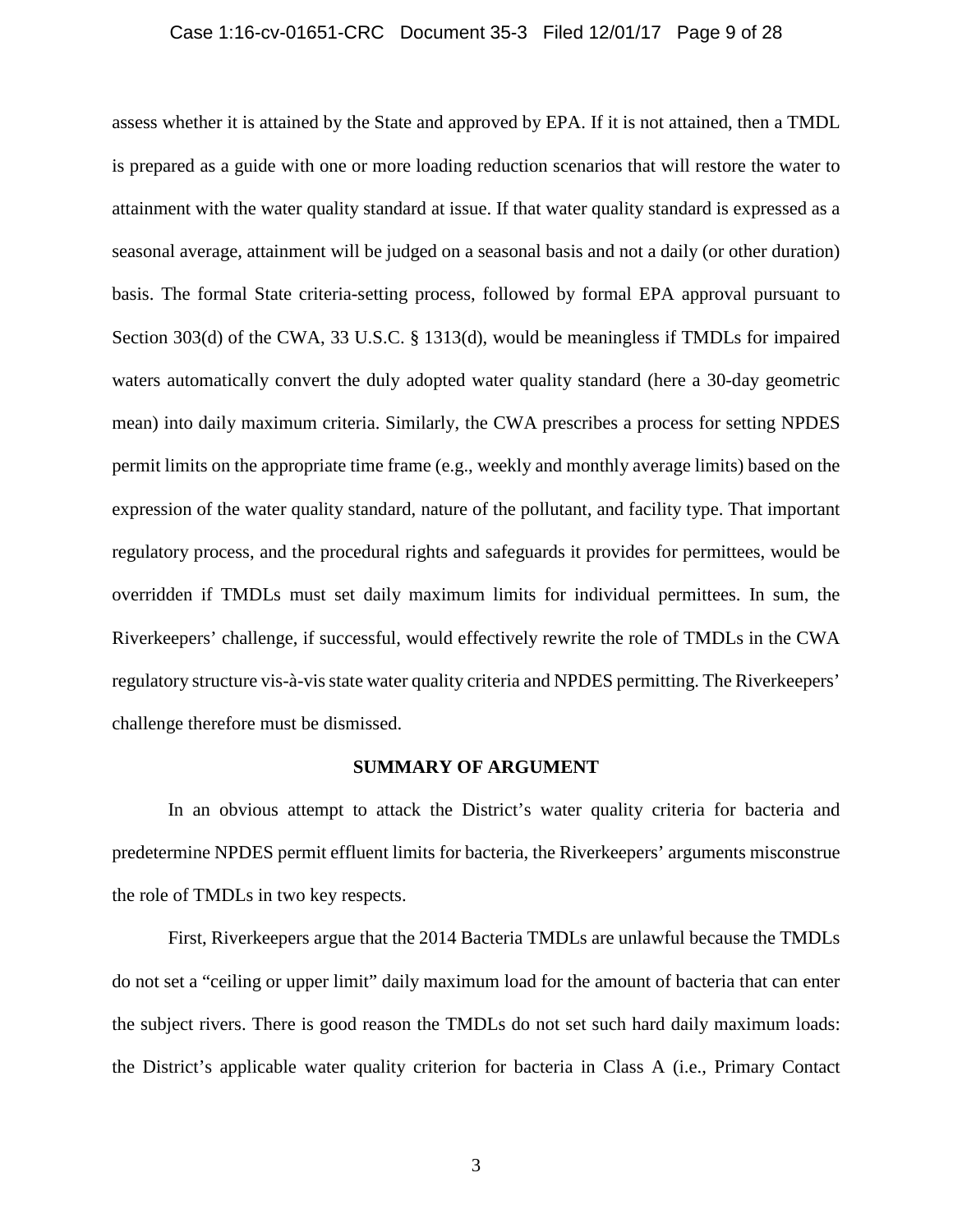#### Case 1:16-cv-01651-CRC Document 35-3 Filed 12/01/17 Page 10 of 28

Recreation) waters is expressed as a 30-day geometric mean of 126 MPN *E. coli*/100mL. The TMDLs include operative annual loads that were developed through a modeling exercise to ensure that the monthly geometric mean water quality criterion is not exceeded. These annual loads are used for permitting actions. The TMDLs also express daily loads, but consistent with precedent and EPA guidance, the daily load expressions are intended to be used only for informational purposes. The *daily* load estimates do not change the *monthly* geometric mean water quality standard. Instead, the daily load estimates are considered in the development of appropriate permit limits for affected dischargers to ensure the monthly geometric mean water quality standard will be attained.

Riverkeepers argue that for the Anacostia River and other waters covered by the TMDLs, bacteria levels should be capped at an undetermined maximum concentration *every day*. [3](#page-9-0) Riverkeepers' quarrel is with District's water quality standards, not the 2014 Bacteria TMDLs. Like most states, the District has elected to rely on EPA's national recommended bacteria criterion to set the recreational water quality standards for the District's Class A waters. Because the underlying bacteria criterion, developed to ensure that the District's Class A waters are suitable for recreational use, is set as a maximum 30-day geometric mean, it follows that the TMDLs *designed to implement that criterion* would use the same 30-day geometric mean as the target endpoint. The TMDLs simply implement the governing water quality standards, which is what they are legally required to do. 33 U.S.C. § 1313(d)(1)(C). Riverkeepers' challenge is a collateral attack on the District's water quality standards and, by extension, EPA's national recommended recreational water quality criteria. This substantive challenge cannot be sustained through a TMDL

l

<span id="page-9-0"></span><sup>3</sup> *See*, *e.g*., Pl's. Mot. 27 ("[T]he total maximum daily loads only purport to implement the 30-day geometric mean criteria while failing to address the designated primary contact recreational use, the single sample numeric criteria, or the narrative criteria.")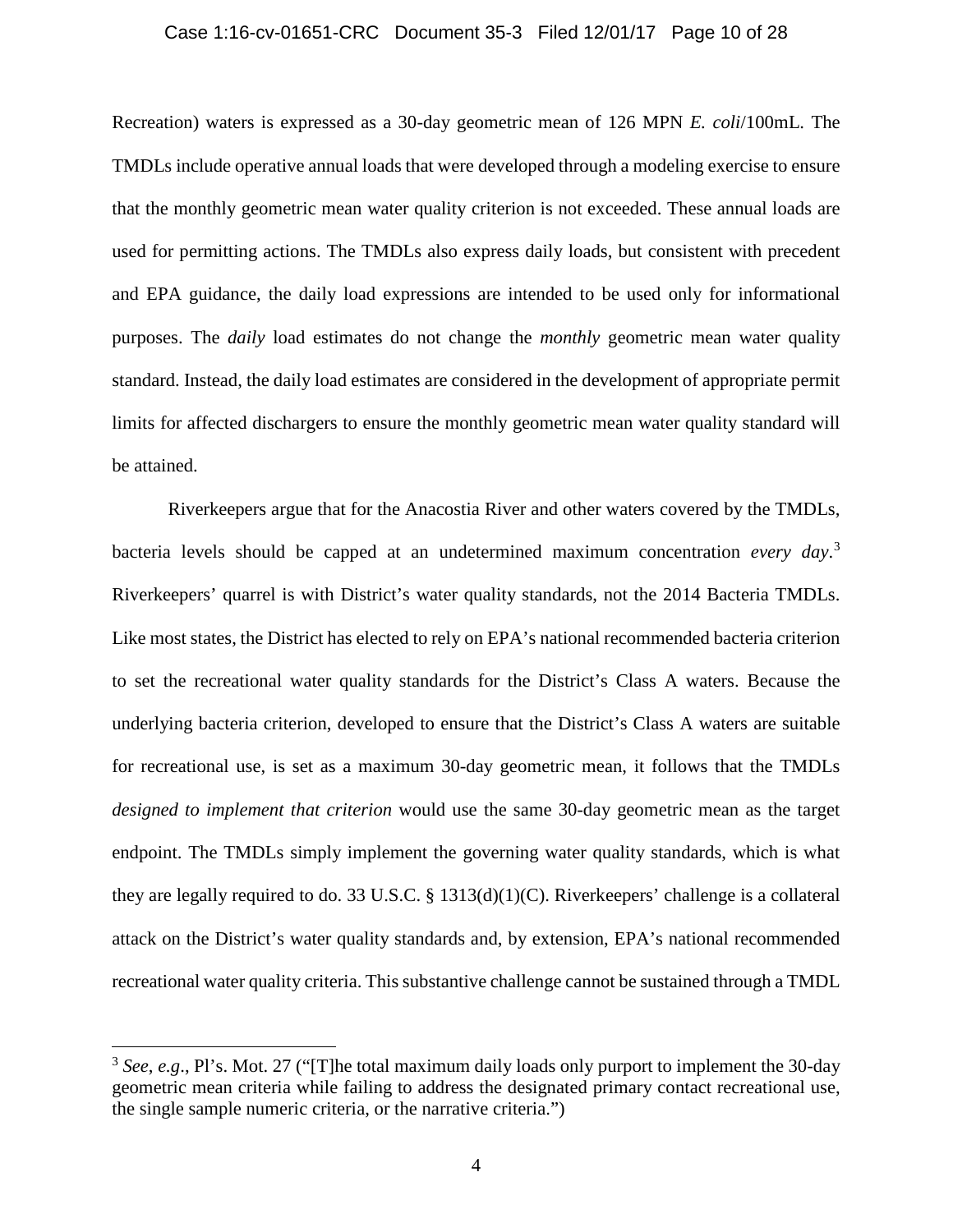### Case 1:16-cv-01651-CRC Document 35-3 Filed 12/01/17 Page 11 of 28

appeal (given that the TMDL simply implements the water quality standard). Plaintiffs would have the TMDL tail wag the State water quality standard dog.

Second, Riverkeepers argue that the 2014 Bacteria TMDLs are unlawful because they do not express their daily loads as inflexible daily *limits* on the amount of the *E. coli* that individual sources (namely, DC Water) may discharge.<sup>[4](#page-10-0)</sup> This is a collateral attack on the process outlined in the CWA regulations by which water quality-based effluent limitations are derived for NPDES permits. TMDLs do not set limits on discharges; NPDES permits do. TMDLs are planning documents that identify one or more planning scenarios to assist (but not bind) permitting authorities in the development of water-quality based effluent limits for NPDES permits. EPA's regulations prescribe how NPDES permit limits should be derived. These regulations would be rendered meaningless if TMDLs were required to include inflexible daily limits on individual permittees' discharges, as Riverkeepers appear to argue here. This would be particularly problematic for publicly owned wastewater treatment plant (POTW) operators—and POTWs with combined sewer systems most of all—because the CWA regulations include important protections against the imposition of impracticable daily maximum limits on their discharges. *See* 33 U.S.C. § 1342(q)(1); 40 C.F.R. § 122.45(d)(2).

The practical effect of Riverkeepers' argument, if it succeeds, is that whenever a water is determined not to attain a water quality standard expressed on a non-daily basis, a TMDL to implement that water quality standard would convert that non-daily water quality standard into a daily maximum standard. A TMDL includes daily informational loading expressions and scenarios as a tool for regulators to determine appropriate pollutant loading reduction strategies and NPDES

l

<span id="page-10-0"></span><sup>4</sup> *See*, *e.g*., Pl's. Mot. 21 ("'No reasonable interpretation of the statutory instruction to establish' a total maximum daily load 'would allow the agency to reserve to itself effectively complete discretion to trigger an exemption' allowing total maximum daily loads to be exceeded.").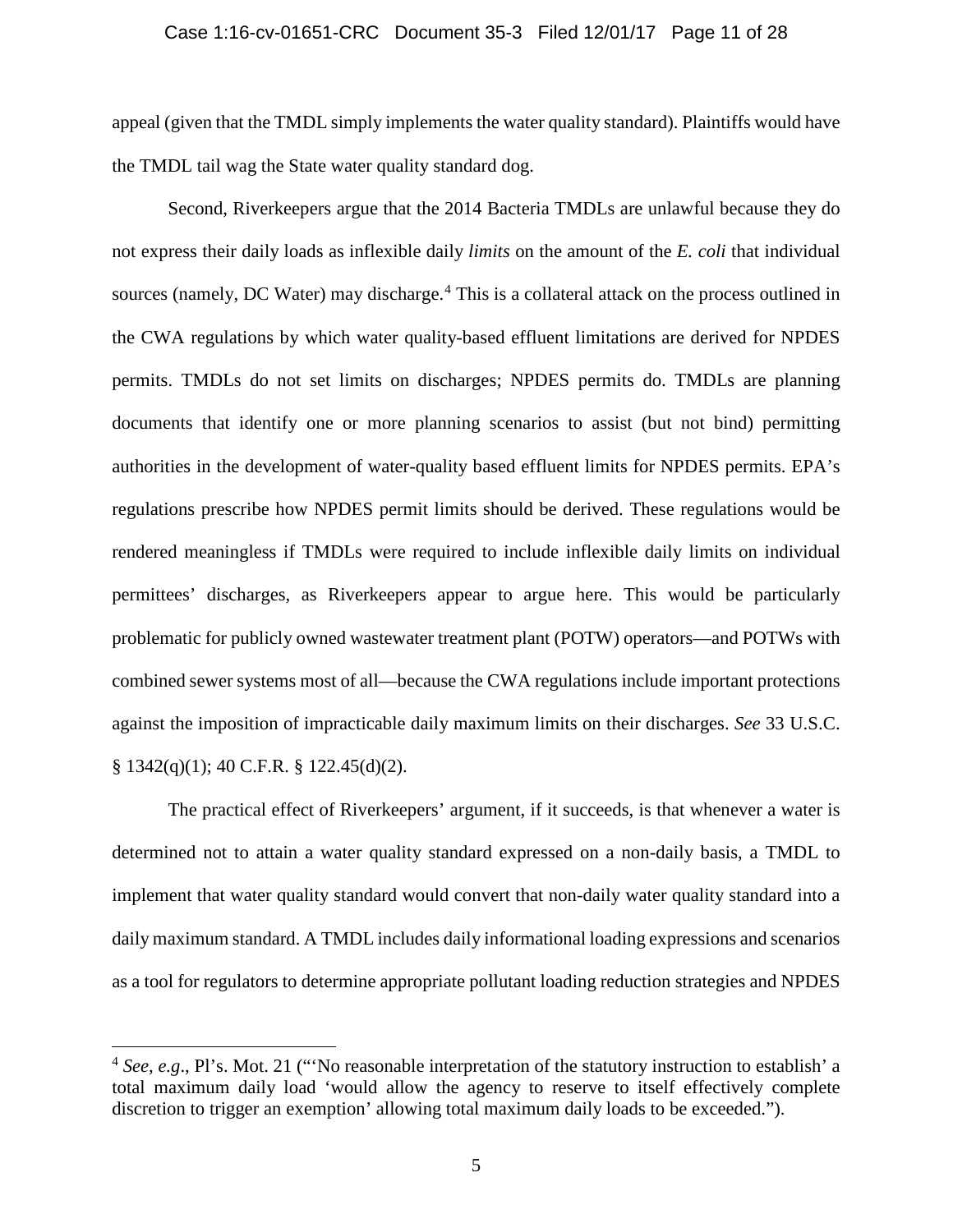### Case 1:16-cv-01651-CRC Document 35-3 Filed 12/01/17 Page 12 of 28

permitting requirements to achieve the applicable non-daily water quality standard. Daily informational loadings do not change the governing standard, nor do they bind NPDES permit writers as to how permit limits must be expressed to implement the TMDL. Any ruling to the contrary would cause a seismic upheaval in more than four decades of NPDES permitting to implement water quality based criteria.

A ruling adopting the Riverkeepers' view would undermine pollution control programs across the country, ranging from the Chesapeake Bay Program (based upon achieving annual average nutrient and sediment levels) to every community's wastewater treatment discharge, as well as combined sewer overflow control programs nationwide.

#### **ARGUMENT**

# <span id="page-11-1"></span><span id="page-11-0"></span>**I. DAILY LOAD EXPRESSIONS IN TMDLS ARE NOT INTENDED TO OVERRIDE STATE WATER QUALITY STANDARDS EXPRESSED ON A NON-DAILY BASIS (SUCH AS THE DISTRICT'S MONTHLY GEOMETRIC MEAN FOR** *E. COLI***)**

Riverkeepers' argument is built on the faulty premise that the daily loads in a TMDL must be expressed as an enforceable "ceiling or upper limit" on the amount of the target pollutant that can enter a waterbody *each day*. Pl. Br. 19. Plaintiffs fundamentally misunderstand the purpose of the daily loads expressed in TMDLs. The 2014 Bacteria TMDLs at issue here are intended to facilitate compliance with a water quality criterion for *E. coli* that is expressed as a 30-day geometric mean. 2014 Bacteria TMDLs 3–4. Inherent in the adoption of a geometric mean (or any other type of average) is a recognition that daily pollutant levels will vary. Rather than specifying a daily maximum, the District's adoption (along with every other State) of a geometric mean is expressly intended to accommodate daily load fluctuations. There could be no more direct rejection of Plaintiffs' asserted maximum daily load requirement than the actual geometric mean expression of the District's *E. coli* standard. Accordingly, EPA logically and properly explained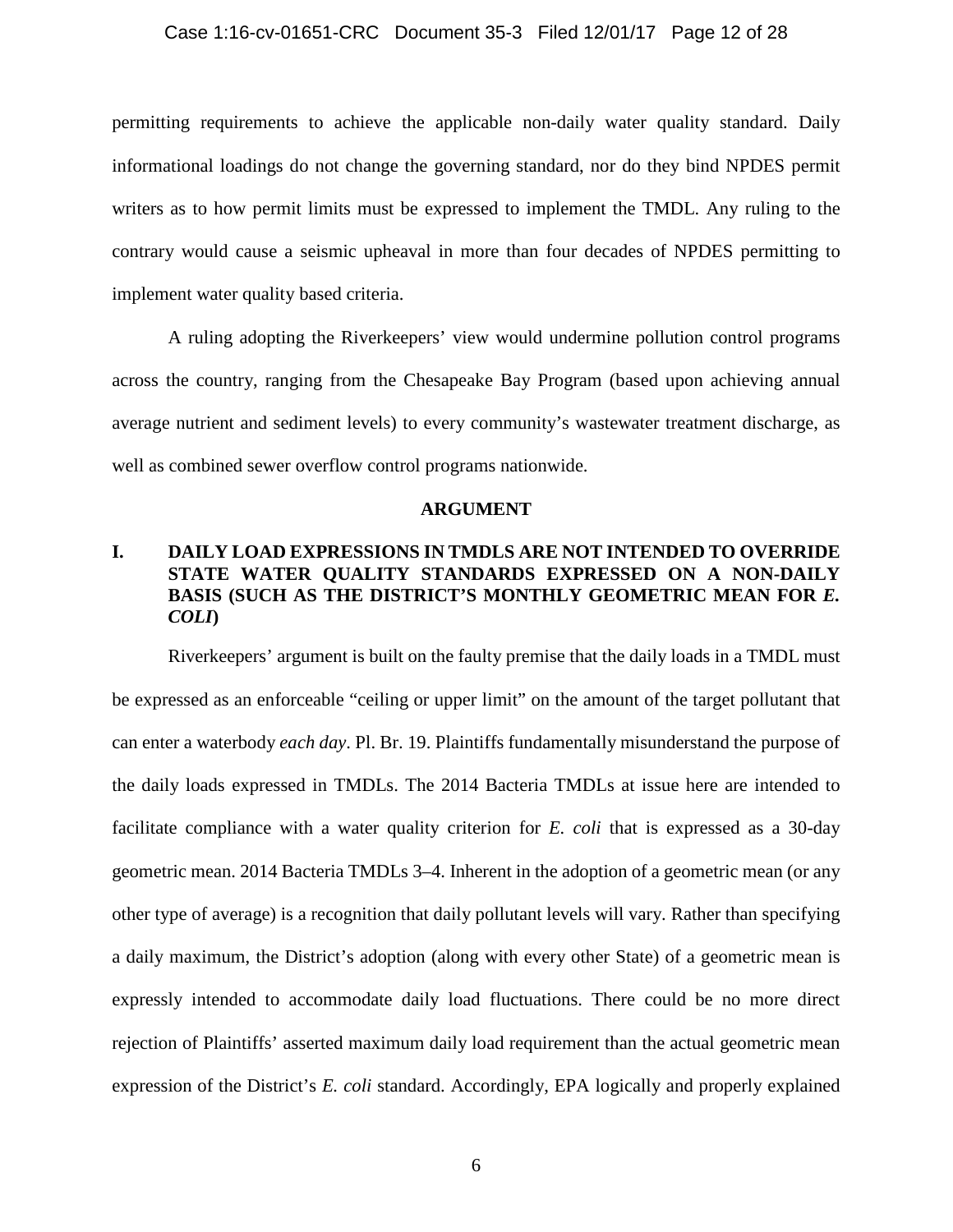### Case 1:16-cv-01651-CRC Document 35-3 Filed 12/01/17 Page 13 of 28

that the daily loadings expressed in the 2014 Bacteria TMDLs are not intended to "set a maximum or ceiling on *E. coli* loads during any given 24-hour period." EPA, Decision Rationale 2014 *E. coli* Bacteria Allocations and Daily Loads for the Potomac River and Tributaries, TMDL Revision, District of Columbia 10 (Jan. 13, 2017). To state otherwise would be to impermissibly change the District's monthly geometric mean criterion. EPA further explained that the daily load expressions must be "properly understood in light of the applicable numeric water quality criterion (126 MPN *E. coli*/100 ml geometric mean over a 30-day period)." *Id*.

EPA's position is consistent with sound Agency guidance and a decade of precedent on the expression of daily loads for pollutants that are not traditionally managed on a daily basis, such as bacteria, sediment, and nutrients. Riverkeepers now seek to overturn this precedent, which would undermine hundreds of sewer overflow control programs nationwide, as well as almost every NPDES permit for publicly-owned treatment plants.

### <span id="page-12-0"></span>**A. The Expression of the District's Water Quality Criteria as a 30-Day Geometric Mean Reflects a Rational and Time-Tested Decision on How to Manage Bacteria in Recreational Waters**

Although the District's water quality criterion for bacteria in recreational waters is not under review in this action, understanding the rationale for the expression of the criterion as a 30 day geometric mean underscores why the Riverkeepers' call for *daily* "ceiling or upper limit" loads for bacteria is completely baseless. EPA's national recommended bacteria criterion, upon which the District's criterion is based, is founded on several key observations. This includes the recognition that higher concentrations of bacteria generally present higher risk of illness. However, there are many circumstances beyond bacteria counts that materially influence the potential risk, and exposure to even a single bacteria cell may be sufficient to cause illness under the right conditions. *See* EPA, Quality Criteria for Water 80–81, 88 (1976) ("EPA Red Book"). The objective of the water quality criterion development was to establish a statistical relationship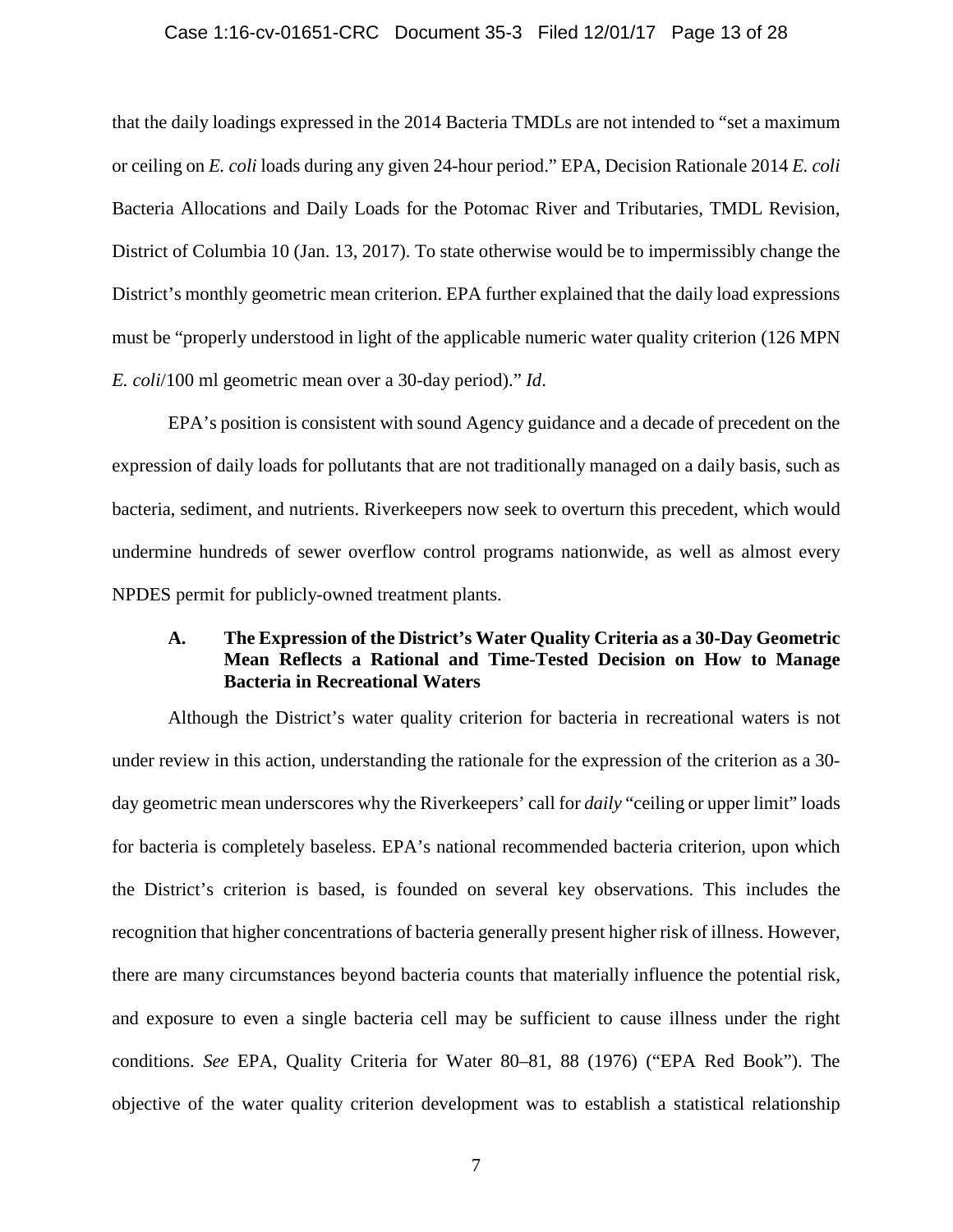### Case 1:16-cv-01651-CRC Document 35-3 Filed 12/01/17 Page 14 of 28

between bacteria levels and illness rates and to set the criterion at a level corresponding to a statistically "acceptable health risk[] for swimmers." EPA, *Quality Criteria for Water* 52–53 (1986) ("EPA Gold Book").<sup>[5](#page-13-0)</sup> Thus, the decision to utilize a geometric mean for bacteria criteria is a scientifically proven method for states to make a "risk management" decision regarding acceptable incidence of minor illnesses for recreational users of state waters. EPA, *Recreational Water Quality Criteria* 6 (2012) ("*Recreational Water Quality Criteria*").[6](#page-13-1)

EPA's national recommended bacteria criterion includes a daily bacteria number called a "Statistical Threshold Value" or "STV" for *E. coli* of 410 cfu/100 ml. This number is not, however, a "ceiling or upper limit" on bacteria levels in waters. Rather, EPA recommends that states use the STV as a "value that should not be exceeded by *more than 10% of the samples* used to calculate" the 30-day geometric mean for samples from a waterbody. *Recreational Water Quality Criteria* 4 (emphasis added). It is important to understand that the STV is not a *health-based* maximum number; it is simply a *statistical* value representing the 90% percentile of the expected distribution of water quality samples for a waterbody that is in compliance with the recommended geometric mean criterion of 126 cfu/100 ml.

The District's bacteria criterion adopts the approach in EPA's national recommended criterion. The operative criterion for Class A recreational waters is a maximum geometric mean of 126 MPN/100 ml *E. coli* based on at least five samples. D.C. Mun, Reg. tit. 21, § 1104.8 tbl. 1. The District's water quality standards also includes a "Single Sample Value" of 410 MPN/100 ml. However, consistent with the purpose of the STV in EPA's recommended criterion, the District's

<span id="page-13-0"></span><sup>&</sup>lt;sup>5</sup> The EPA Red Book and Gold Book, which include the prior iterations of EPA's national recommended water quality criteria, are available at https://www.epa.gov/wqc/historical-waterquality-criteria-documents.

<span id="page-13-1"></span><sup>6</sup> *Available at* https://www.epa.gov/sites/production/files/2015-10/documents/rwqc2012.pdf.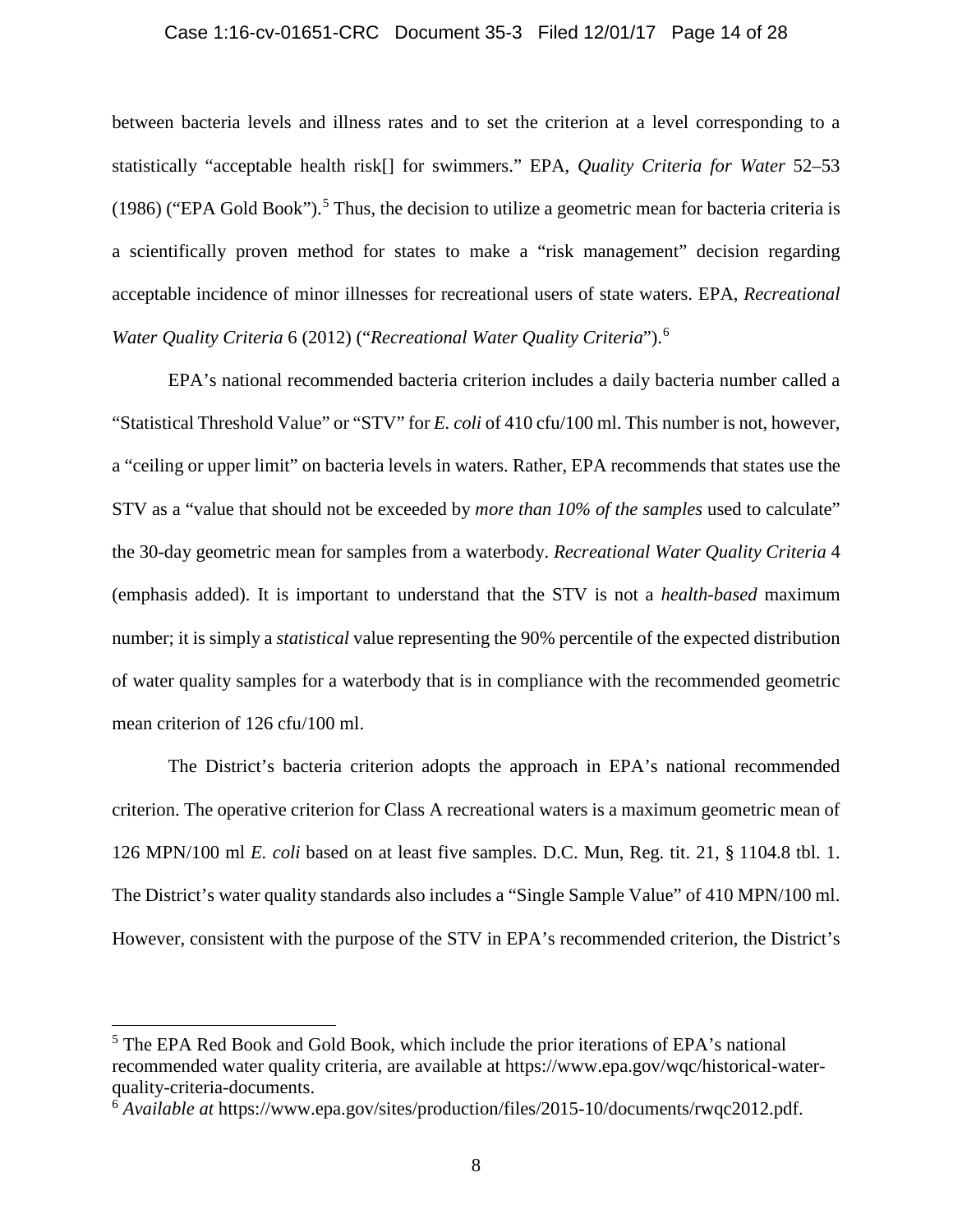### Case 1:16-cv-01651-CRC Document 35-3 Filed 12/01/17 Page 15 of 28

regulations clarify that the Single Sample Value "*shall be used for assessing water quality trends only*." *Id*. § 1104.8 tbl. 1, n.1 (emphasis added). This means that the STV is not to be used to evaluate compliance with the bacteria criterion or to set NPDES permit limits.

In accordance with the adopted criterion, bacteria discharges to District waters are not managed on a daily basis. This is a necessary decision from a management perspective as well as a public health perspective. Bacteria loadings are highly episodic. Loads typically remain low most of the time and then peak during storm events as stormwater washes bacteria on the land into waterways. Larger storms generally produce higher bacteria loadings, particularly if a storm is sufficiently large for combined sewer overflows to occur. However, because peak bacteria levels generally occur with storms and high waters, they occur at times when rivers are the least suitable, and least used, for recreational activities. Notwithstanding these fluctuations in bacteria concentrations, the District has made the sound policy choice, consistent with 40 years of EPA recommendations, to deem its Class A waters suitable for recreation so long as the monthly geometric mean remains below 126 MPN/100 ml. As much as Riverkeepers would like it to be the case, the wisdom of the District's geometric mean standard is not before this Court in this action.

## <span id="page-14-0"></span>**B. The 2014 Bacteria TMDLs' Informational Daily Load Expressions Are Consistent with EPA Guidance and Precedent for Water Quality Criteria That Are Expressed as Weekly, Monthly, or Annual Averages**

TMDLs are planning documents that present a state or EPA with one or more scenarios that identify the "greatest amount of pollutant loading that a waterbody can receive without violating water quality standards." EPA, *Tech. Guidance Manual for Development Total Max.*  Daily Loads 2-1 (Sept. 1995)<sup>[7](#page-14-1)</sup>; see also Am. Farm Bureau Fed'n v. EPA, 792 F.3d 281, 291 (3d Cir. 2015). Many water quality standards for pollutants, such as bacteria, sediment, and nutrients,

<span id="page-14-1"></span><sup>7</sup> *Available at* https://nepis.epa.gov/Exe/ZyPDF.cgi/200055WG.PDF?Dockey=200055WG.PDF.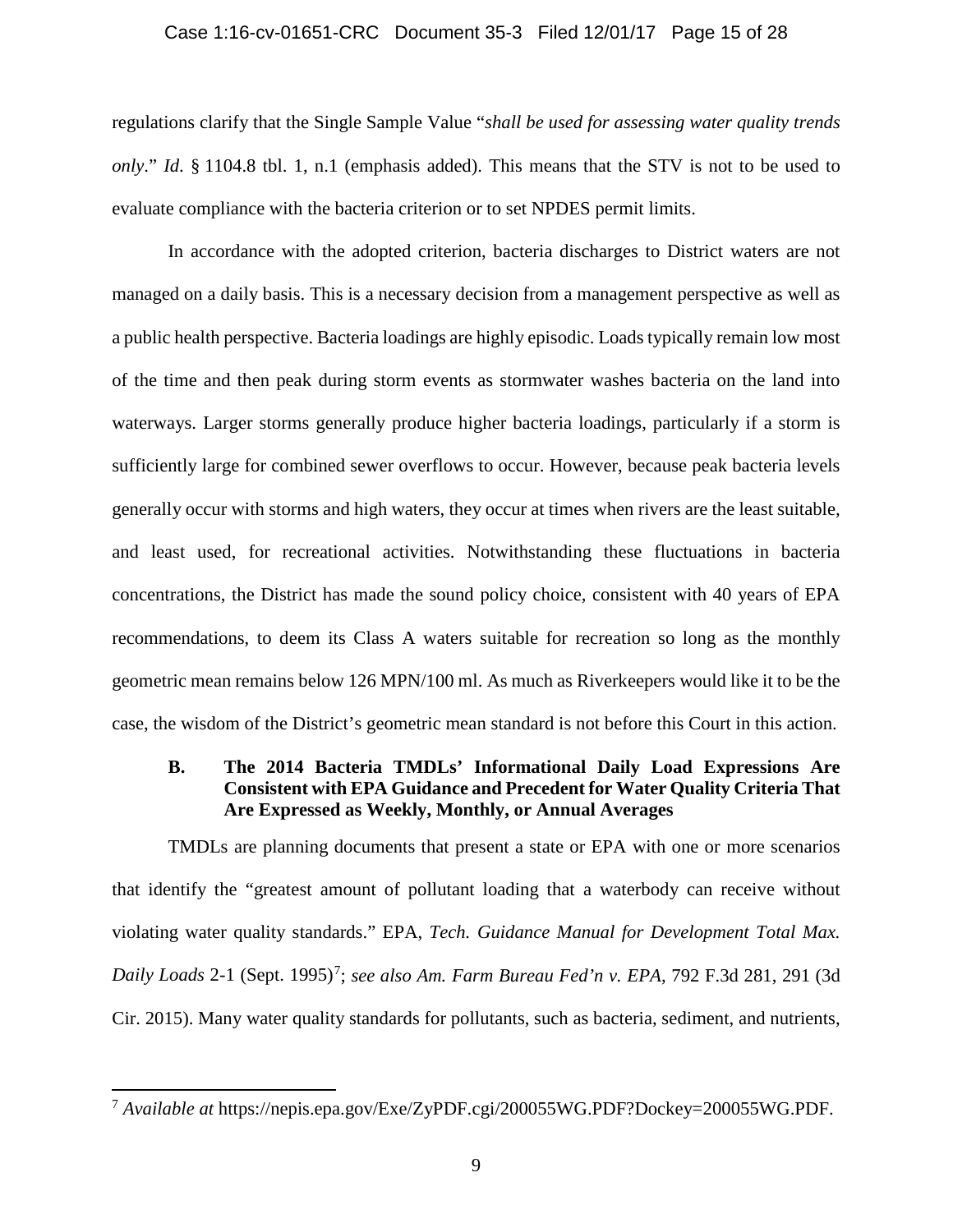### Case 1:16-cv-01651-CRC Document 35-3 Filed 12/01/17 Page 16 of 28

are not expressed on a *daily* basis because short-term fluctuations in levels of these pollutants in a waterbody are unavoidable and have little or no material effect on the designated use, which the water quality criteria are designed to protect. The Chesapeake Bay TMDL is a good example. EPA elected to develop a TMDL that is intended to control *annual* loads to the Bay. EPA explained its rationale for supporting the decision to regulate total annual nutrient loads (rather than seasonal, monthly, weekly or daily loads) as follows:

The nutrient dynamics of Chesapeake Bay and its tidal tributaries are complex. Unlike toxics and many conventional pollutants that have a direct and somewhat immediate effect on the aquatic system, nutrients have no direct effect, but instead are "processed" in several discreet steps in the Bay ecosystem before they have their full effect. . . . The integration of nutrient loads from all sources over time ameliorates intraannual load fluctuations from individual sources, with the Bay responding to overall loads on an annual scale, while showing little response to monthly variations within an annual load.

Memo. from James A. Hanlon, Dir., EPA Office of Wastewater Mgmt., to Jon Capacasa, Dir., EPA Reg. 3 Water Permits Div. 3 (Mar. 3, 2004).<sup>[8](#page-15-0)</sup> In other words, it makes little difference to water quality in the Chesapeake Bay if the pollutant loads are substantially higher in some days, weeks, or even months, so long as the total loading for the year stays within the total established by the TMDL.

For pollutants like bacteria and nutrients, there is an unavoidable challenge in the task of developing TMDLs for water quality standards that are expressed as monthly, seasonal, or annual totals or averages/means. Prior to 2006, TMDLs for these types of pollutants were often developed to include *only* monthly, seasonal, or yearly averages. However, the District of Columbia Circuit held in *Friends of the Earth v. EPA* that every TMDL must include an expression of a *daily* load. 446 F.3d 140, 142 (D.C. Cir. 2006).

<span id="page-15-0"></span><sup>8</sup> *Available at* https://www3.epa.gov/npdes/pubs/memo\_chesapeakebay.pdf.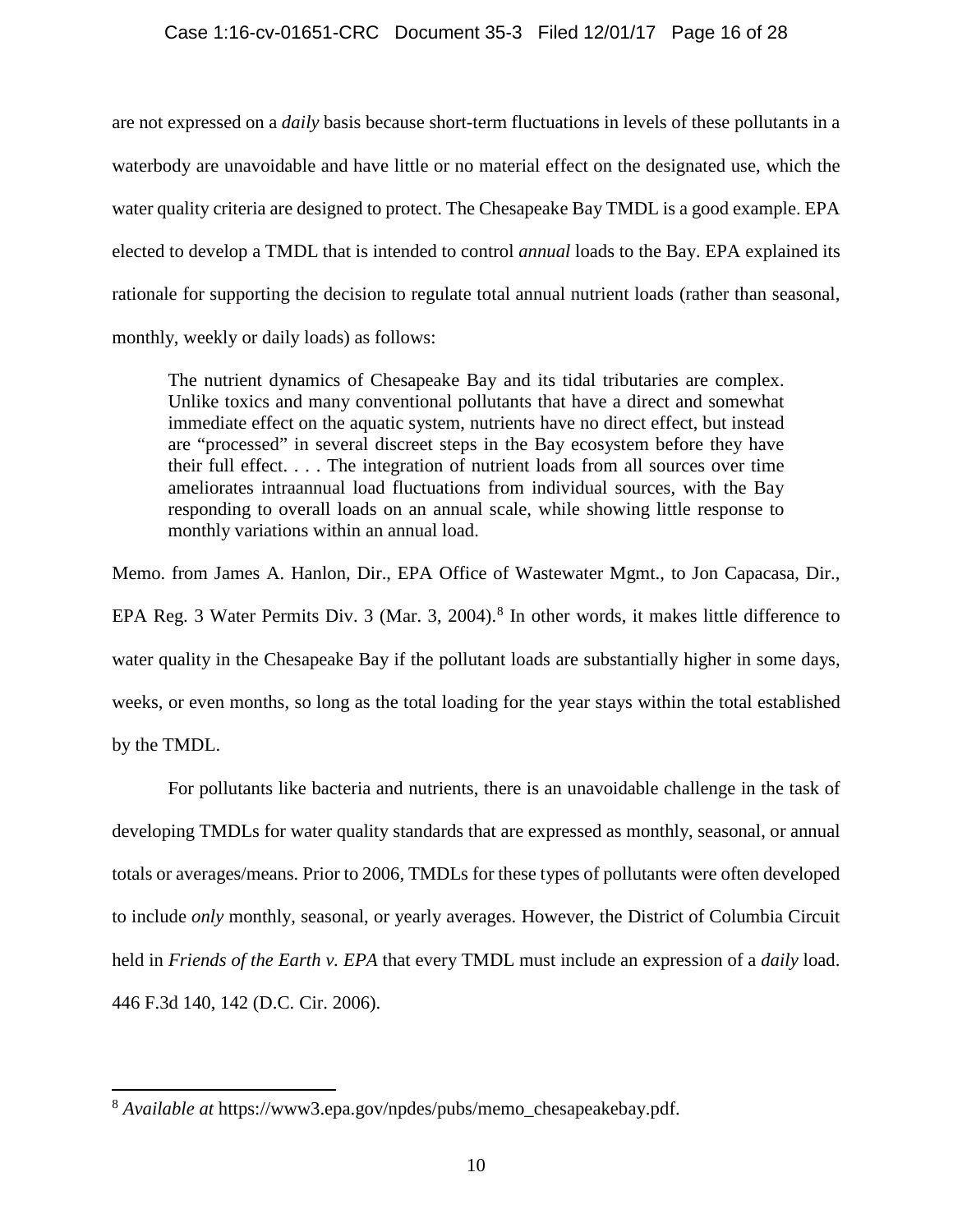### Case 1:16-cv-01651-CRC Document 35-3 Filed 12/01/17 Page 17 of 28

The D.C. Circuit's decision prompted EPA to reevaluate how it would develop TMDLs and review state TMDLs for water quality criteria expressed on a timeframe other than daily. EPA responded pragmatically by recommending that TMDL loadings continue to be developed using the timeframe that is most appropriate to implement the water quality criteria at issue (i.e., monthly, seasonally, or annually). EPA, Options for Expressing Daily Loads in TMDLs at 7 (June 22, 2007) (draft) ("2007 TMDL Guidance").<sup>[9](#page-16-0)</sup> To ensure that these non-daily TMDLs comply with the *Friends of the Earth* decision, EPA recommended that every TMDL developed on the basis of these long-term loads should *also* include a daily load expression. However, this daily load need only be expressed as an "alternative or supplemental" to the operative non-daily monthly, seasonal, or annual loading on which the TMDL is based. *Id*. at 6.

EPA's guidance does not prescribe any particular methodology for translating long-term loads into daily load expressions. It lays out only general recommendations. 2007 TMDL Guidance at 23. The daily load should be derived in a way that "represents the longer-term TMDL allocations" and is useful for gauging progress toward the longer-term allocations. *Id*. at 9. EPA explains in its guidance that maximum daily loads expressed in TMDLs can be exceeded from time to time without jeopardizing the longer-term water quality goals from which the daily loads are derived. *Id*. ("With a daily maximum load representing long-term allocations, there will be some exceedances that will occur while still maintaining the longer-term goals."). To reiterate, notwithstanding that EPA recommends that daily load expressions be included in every new or revised TMDL to comply with *Friends of the Earth*, those daily load expressions are only included as planning tools to gauge progress toward meeting longer-term water quality goals. Water quality management decisions (including NPDES permitting) should continue to be based on the loading

<span id="page-16-0"></span><sup>9</sup> *Available at* https://www.epa.gov/tmdl/options-expressing-daily-loads-tmdls.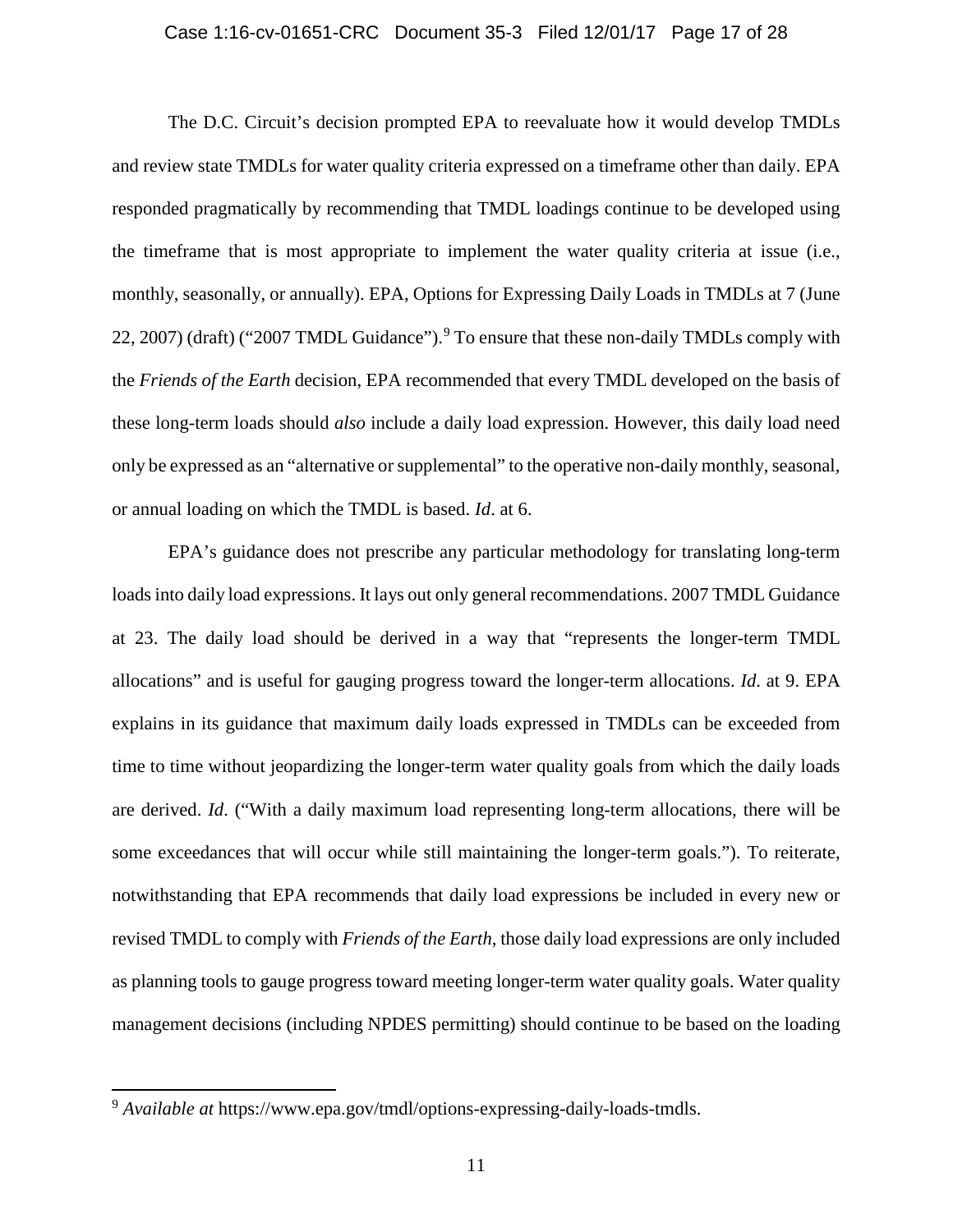### Case 1:16-cv-01651-CRC Document 35-3 Filed 12/01/17 Page 18 of 28

duration (e.g., monthly, seasonally, annually) that is appropriate to the water quality criteria and waterbody at issue.

The Riverkeepers' attack the 2014 Bacteria TMDLs, through EPA's approval thereof, because both documents clarify that the daily load expressions are informational and need not be met every day as hard daily pollutant loading ceilings. Pl. Br. 21. However, the District and EPA's characterization of the daily loads in the 2014 Bacteria TMDLs is wholly consistent with achieving the monthly geometric mean bacteria criterion and EPA's 2007 TMDL Guidance.<sup>[10](#page-17-0)</sup> The TMDLs include two different categories of load expressions. The operative expression is an annual loading for various bacteria sources that was developed through a computer simulation to determine the level of annual reductions necessary so that the model would predict no exceedances of applicable geometric mean water quality criterion for any 30-day period. 2014 Bacteria TMDLs 6–7; EPA Decision Rationale 6. The District also calculated maximum daily load expressions to comply with *Friends of the Earth*. 2014 Bacteria TMDLs 7. Those daily loads expressions may be exceeded from time to time without causing an exceedance of the District's 30-day geometric mean bacteria water quality criterion. This represents a prudent approach, consistent with EPA's 2007 TMDL Guidance, for expressing daily loads for bacteria in TMDLs that are designed to facilitate attainment of a water quality criterion expressed as a 30-day geometric mean.

TMDL writers have been following the 2007 TMDL Guidance for a decade. The Riverkeepers offer no authority for why this longstanding and pragmatic approach should be rejected so that all daily loads—even for pollutants that are not managed on a daily basis like

<span id="page-17-0"></span><sup>&</sup>lt;sup>10</sup> *Amici* have strong reservations about the method used to calculate the daily wasteload allocations for D.C. Water's facility. However, the 2014 Bacteria TMDLS (11), and EPA's Decision Rationale (10), correctly state that there is no assumption that these wasteload allocations should be translated into daily maximum permit limits for D.C. Water or any other permittee in the District.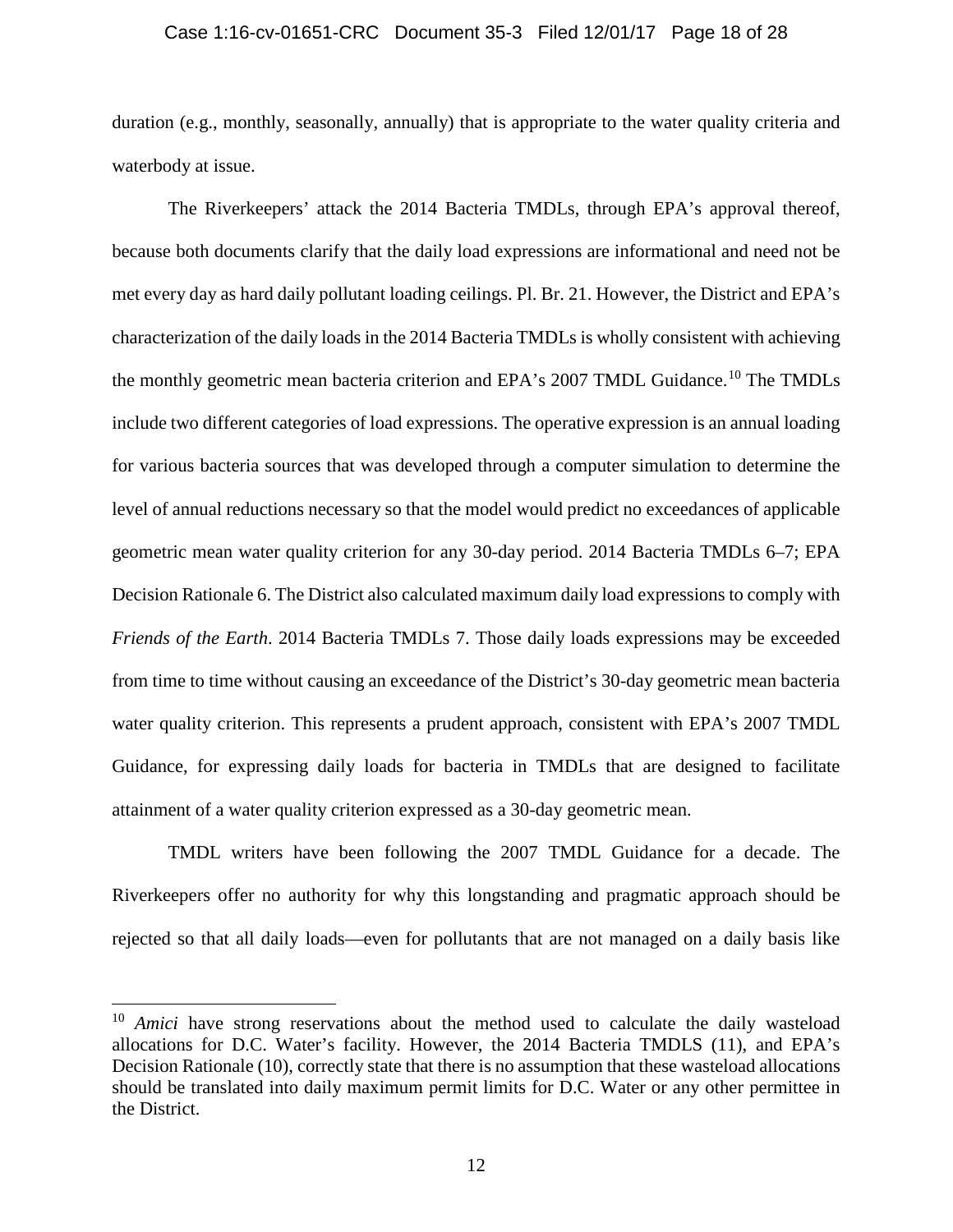bacteria, nutrients, and sediment—must be expressed as a "ceiling or upper limit" rather than for informational or supplemental purposes. Furthermore, this is not the Riverkeepers' first attempt to challenge the approach recommended in EPA's 2007 TMDL Guidance. This court rejected a materially similar argument in any earlier case:

[W]here the criterion in question is expressed through a particular timeframe—such as daily or seasonal averages—then the TMDL must set load levels that ensure daily or seasonal compliance. Plaintiffs' alternative interpretation—which would demand that a TMDL meet a criterion expressed as a monthly average under State law *every single day*—not only unreasonably transforms a monthly average into a daily maximum, but also erodes the discretion explicitly granted to the States by the CWA to determine whether their water quality standards should be expressed as daily, weekly, monthly, seasonal, or annual maximums or averages. By contrast, tying the TMDL's requirements to the period set forth in a State's water quality standard is consistent with the CWA, its implementing regulations, and common sense.

*Anacostia Riverkeeper*, 798 F. Supp. 2d. at 246 (emphasis in original) (internal citations omitted).

<span id="page-18-0"></span>The Riverkeepers' reconstituted challenge must be rejected this time as well.

# **C. Compelling the District to Convert Its Informational Daily Load to a "Ceiling or Upper Limit" Would Have Substantial Adverse Consequences**

Compelling the District to convert the informational daily load expressions in the TMDL to regulatory daily caps would have two substantial adverse consequences. First, this action would effectively invalidate the District's decision to express its water quality criterion for bacteria as a 30-day geometric mean rather than as a daily maximum limit. Second, the precedent set by such an order would jeopardize other significant pollution-reduction efforts nationwide that are directed to achieving weekly, monthly, or annual reductions, rather than daily maximum limits. These two consequences strongly support sustaining the prudent approach outlined in EPA's 2007 TMDL Guidance and applied by the District for the 2014 Bacteria TMDLs.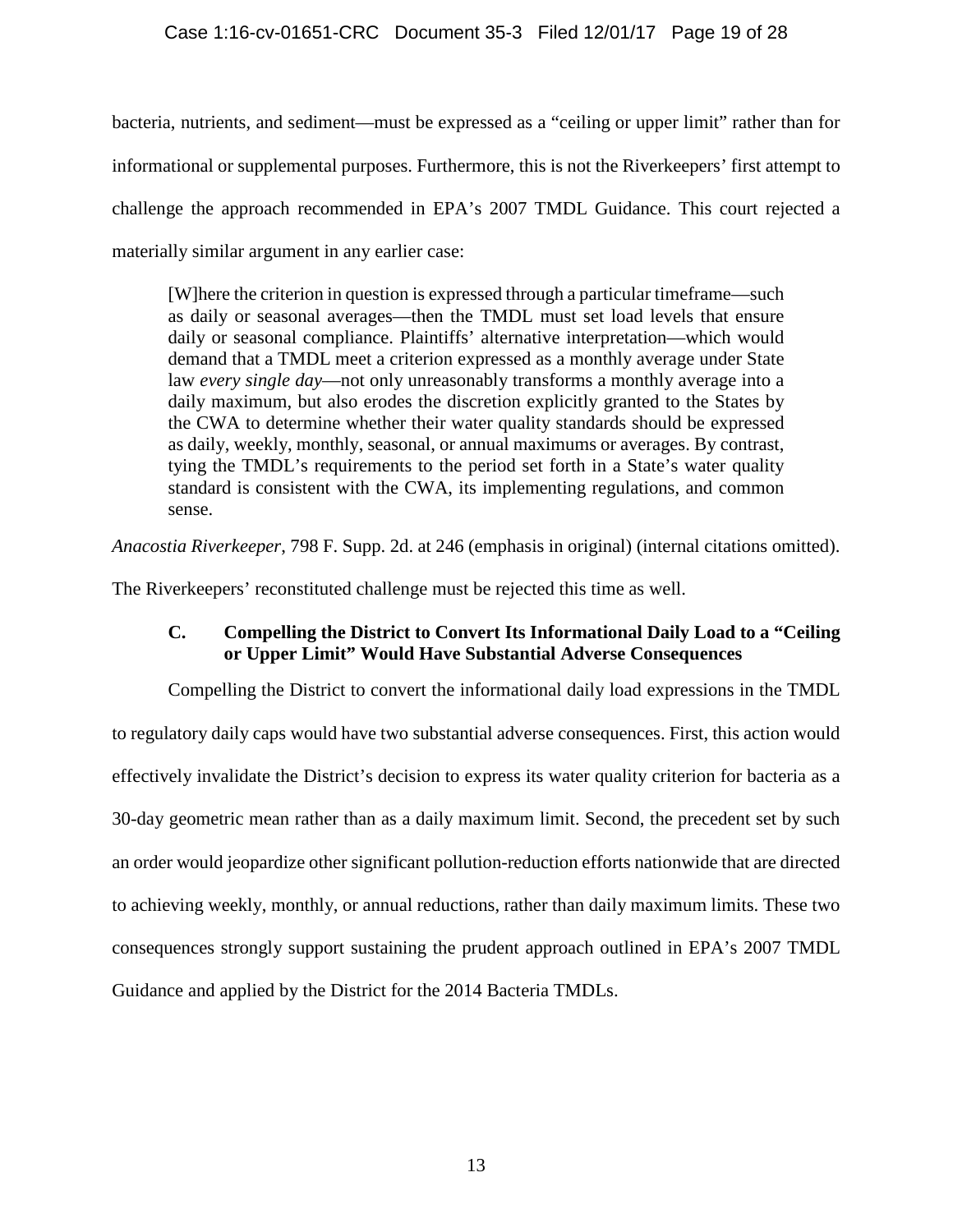## **1. Requiring Enforceable Daily Limits in the TMDLs Would Nullify the District's Decision to Promulgate Its Recreational Water Quality Criterion for Bacteria as a 30-Day Geometric Mean**

<span id="page-19-0"></span>Under the Clean Water Act, states determine how to attain the designated uses of their waters through the process of setting water quality standards, including water quality criteria. *See PUD No. 1 of Jefferson Cnty. v. Wash. Dep't of Ecology*, 511 U.S. 700, 704 (1994). Here, the District elected to forgo unnecessary daily maximum bacteria criteria in favor of adopting EPA's national recommended criterion using a 30-day geometric mean maximum value. The District chose to promulgate a Single Sample Value and to specify that this single-day value is to be used *only* to assess water quality trends—not for the purpose of making management or permitting decisions. D.C. Mun, Reg. tit. 21, § 1104.8 tbl. 1, n.1.

Riverkeepers' argument would effectively rewrite the District's water quality standards to add a new single-day maximum bacteria criterion for recreational waters. The enforceable "ceiling or upper limit" daily loads posited by Riverkeepers presumably would be used for regulatory and permitting decisions. They therefore would function as a de facto daily maximum water quality criteria for bacteria. This argument cannot be reconciled with the District's decision (formally approved by EPA) to utilize a Single Sample Value for daily bacteria levels only to assess water quality trends.

Riverkeepers' argument does not appear to be limited to bacteria. If the daily loads expressed in *all* TMDLs had be enforceable daily caps on pollutant loadings, this would affect many other pollutants that are not typically subject to daily maximum water quality criteria. An adverse decision in this case would cast doubt on thousands of other TMDLs and water quality criteria for pollutants such as nutrients and sediment.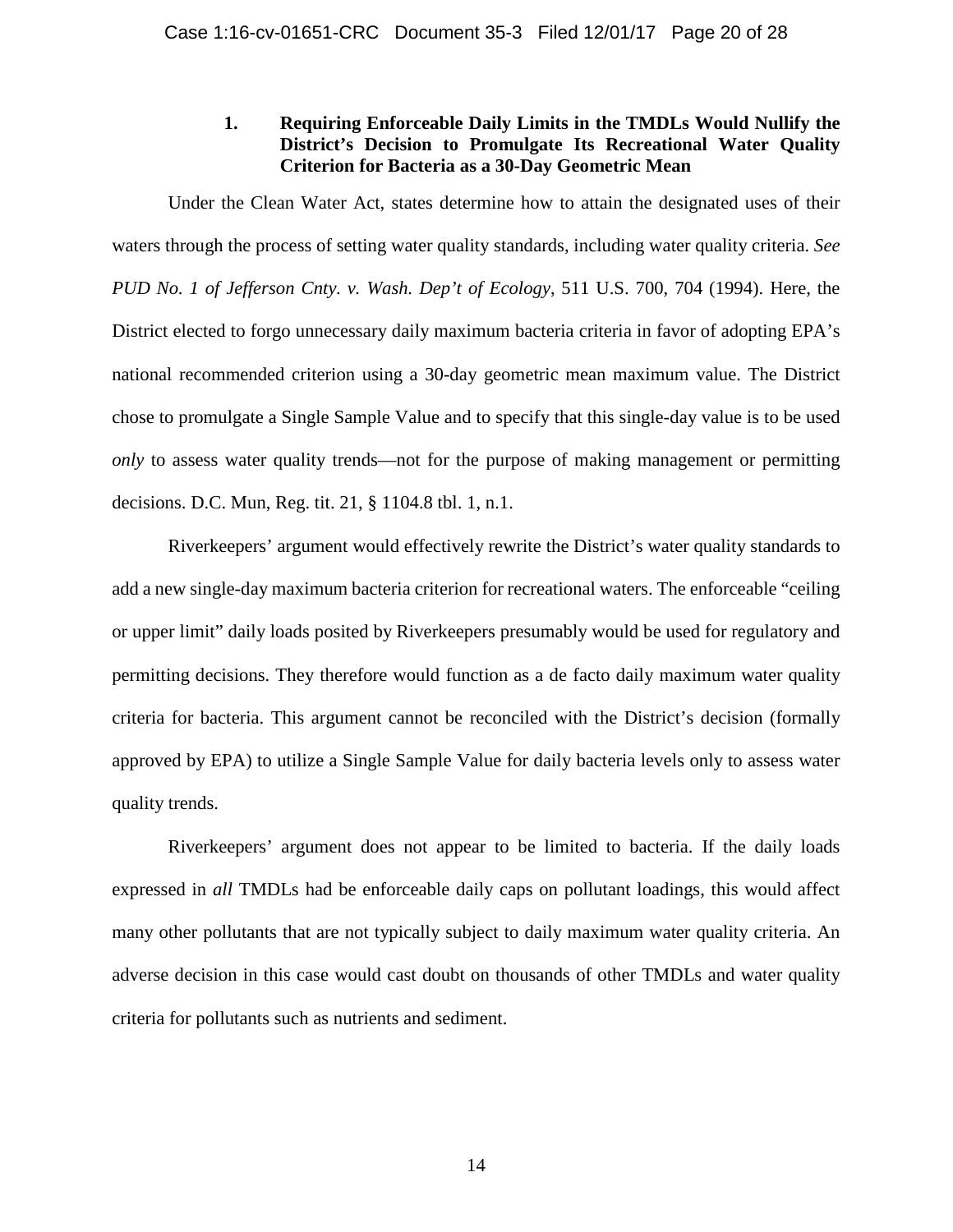# **2. Invalidating the 2007 TMDL Guidance's Approach to Expressing Daily Loads Would Undermine Many Pollution Control Programs Nationwide**

<span id="page-20-0"></span>Riverkeepers' contention that TMDLs must include inflexible daily maximum limits on loadings is not only contrary to the 2007 TMDL Guidance, but it would seriously undermine many important pollution control efforts nationwide. The Chesapeake Bay TMDL mentioned above provides a good example of the 2007 TMDL Guidance in practice.

Like the 2014 Bacteria TMDLs, the Chesapeake Bay TMDL includes an expression of daily loads. EPA, Chesapeake Bay Total Maximum Daily Load for Nitrogen, Phosphorus, and Sediment § 9.1 & App'x R  $(2010).<sup>11</sup>$  $(2010).<sup>11</sup>$  $(2010).<sup>11</sup>$  Nevertheless, the entire Chesapeake Bay TMDL implementation strategy is directed toward the goal reducing *annual* nutrient loadings to the Bay.[12](#page-20-2) Many years of studies and implementation efforts and billions of dollars of federal and state grant funds, plus local tax and rate revenues, have been invested in meeting these annual goals. A ruling that the daily loads in the Chesapeake Bay TMDL must be treated as a "ceiling or upper limit" would bring planning, design, and installation of ongoing nutrient control projects to a halt. It would also undermine existing public investments in hundreds of wastewater treatment plants which have been permitted, designed, and constructed to meet seasonal or annual loadings, including D.C. Water's Blue Plains Advanced Wastewater Treatment Plant and many dozens more POTWs in the surrounding Chesapeake Bay region. The measures and capital upgrades necessary to meet daily discharge limits would be substantially different (and much more expensive) than those needed to meet annual loading limits.

<span id="page-20-1"></span><sup>&</sup>lt;sup>11</sup> *Available at* https://www.epa.gov/chesapeake-bay-tmdl/chesapeake-bay-tmdl-document.

<span id="page-20-2"></span><sup>&</sup>lt;sup>12</sup> To *Amici*'s knowledge, there have been no regulatory or permitting actions throughout the sixstate Bay watershed to limit *daily* nutrient discharges to comply with the Bay TMDL's inconsequential daily load allocations.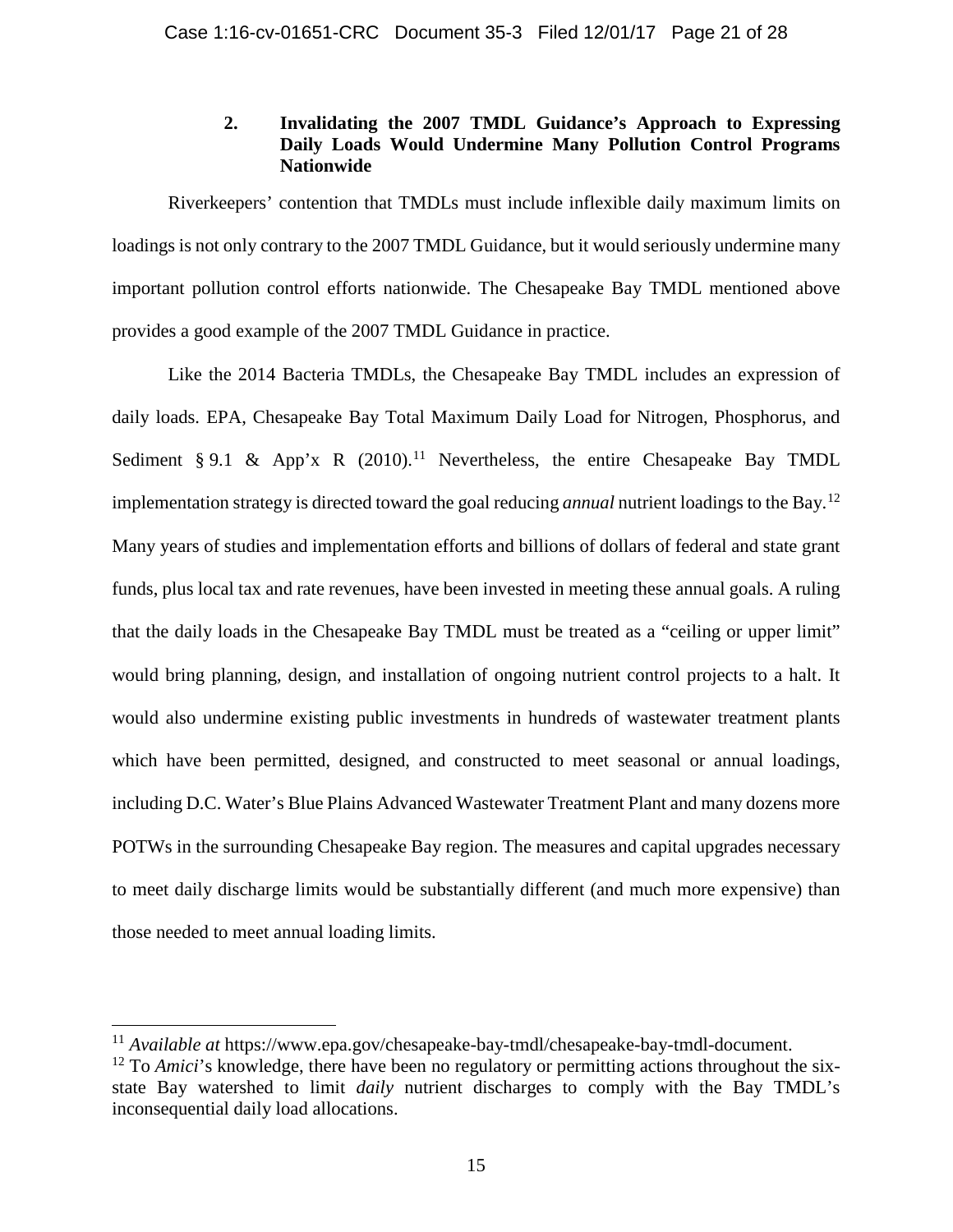A ruling that a TMDL's daily loads must be met in all circumstances also would effectively eliminate water quality trading as a TMDL implementation and compliance tool. For the Bay TMDL, many water quality trading programs have been developed in accordance with EPA's Water Quality Trading Policy (Jan. 13, 2003), and trades have been conducted by permittees, on the foundation of annual objectives. *See, e.g*., Md. Code, Agriculture § 8-901 *et seq.*; 25 Pa. Code § 96.8; Ct. Gen. Stat. § 22a-521; Va. Code § 62.1-44.19:12 *et seq.* By EPA's estimate, water quality trading can reduce overall compliance costs by as much as 82%. Ches. Bay Comm'n, Nutrient Credit Trading for the Chesapeake Bay: An Economic Study 47 (May 2012).<sup>[13](#page-21-1)</sup> Other states, such Connecticut (Long Island Sound Program) and North Carolina (Neuse River and Tar-Pamlico River programs) have similar trading programs around annual average loadings. It is highly unlikely that trading would be feasible on a daily basis in the context of POTW design and operation and, therefore, the economic benefit of these programs to citizens and water quality would be forfeited if daily limits are required.

# <span id="page-21-0"></span>**II. THE DAILY WASTELOAD ALLOCATIONS EXPRESSED IN TMDLS ARE NOT INTENDED TO SERVE AS MAXIMUM DAILY PERMIT LIMITS ON INDIVIDUAL DISCHARGERS**

Riverkeepers further attack EPA's approval of the 2014 Bacteria TMDLs because EPA reiterated the District's assumption that the daily wasteload allocations for D.C. Water's Blue Plains facility were not to be construed as setting daily maximum limits on the amount of bacteria that could be discharged from that facility. Pl. Br. 20–21 (quoting EPA0013938 n.6). This argument appears to be based on the assumption that daily wasteload allocations must be implemented as daily maximum effluent limits in NPDES permits. This is incorrect. The CWA regulations require that NPDES permit limits be "consistent with," *not identical to*, applicable

l

<span id="page-21-1"></span><sup>13</sup> The executive summary is available at http://www.chesapeakebay.net/channel\_ files/17763/nutrient\_trading\_executive\_summary.pdf.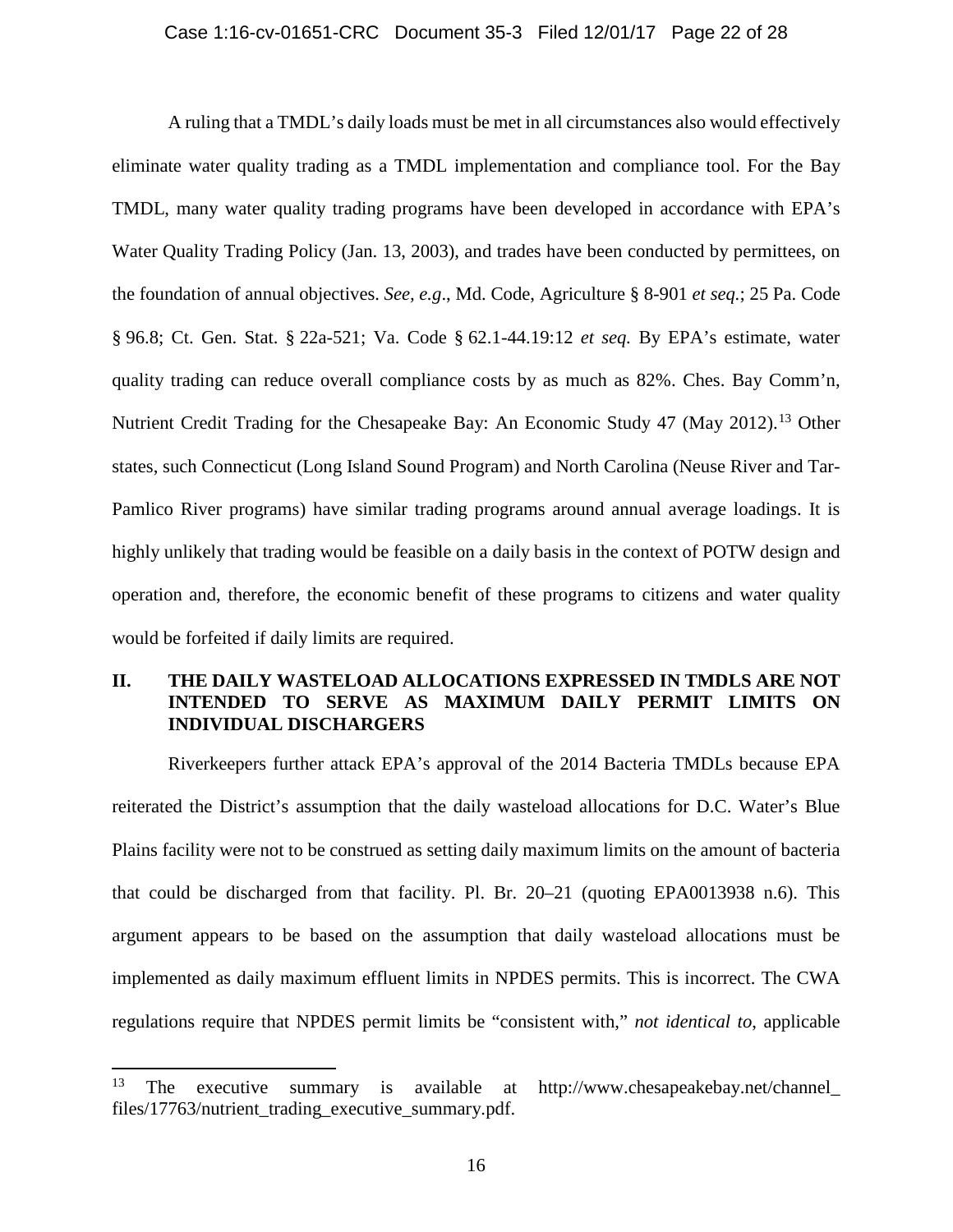wasteload allocations. Furthermore, the regulations that dictate how effluent limits are set for POTWs and combined sewer overflows strongly disfavor daily maximum limits—which in many cases would be impracticable, if not impossible, for these facilities to meet. The Riverkeepers' position that daily wasteload allocations must set enforceable daily NPDES permit limits would render these regulations moot.

### **A. NPDES Permit Limits Must be "Consistent With," Not Identical to, Applicable Wasteload Allocations**

<span id="page-22-0"></span>Daily maximum effluent limits are only one of many ways in which effluent limits may be expressed in NPDES permit limits. Among other forms, discharge limits are often set as a maximum total mass or average value over the course of a day, week, month, or year. The relevant factors on the form of the effluent limit are the pollutant, water quality standard at issue, and facility type (i.e., POTW or non-POTW). A TMDL is a planning document, nothing more. It makes no sense to disregard these practical considerations to impose daily maximum effluent limits in permits for pollutants not generally managed on a daily basis simply because a TMDL expresses a daily wasteload expression on paper. Thus, it is well-established that an NPDES permit need not include a daily maximum effluent limit for all pollutants addressed in TMDLs.

The CWA's regulations require that NPDES permit limits be "consistent with the assumptions and requirements of any available wasteload allocation for the discharge." 40 C.F.R. § 122.44(d)(1)(vii)(B). This does not mean that a discharger's permit limits for a pollutant subject to a TMDL must be *identical* to the wasteload allocation, however. *In re City of Moscow*, 10 E.A.D. 135, 148 (E.A.B. 2001) ("While the governing regulations require consistency, they do not require that the permit limitations that will finally be adopted in a final NPDES permit be identical to any of the [wasteload allocations] that may be provided in a TMDL."); *see also* 2007 TMDL Guidance at viii. Thus, the fact that a TMDL expresses a *daily wasteload allocation* for a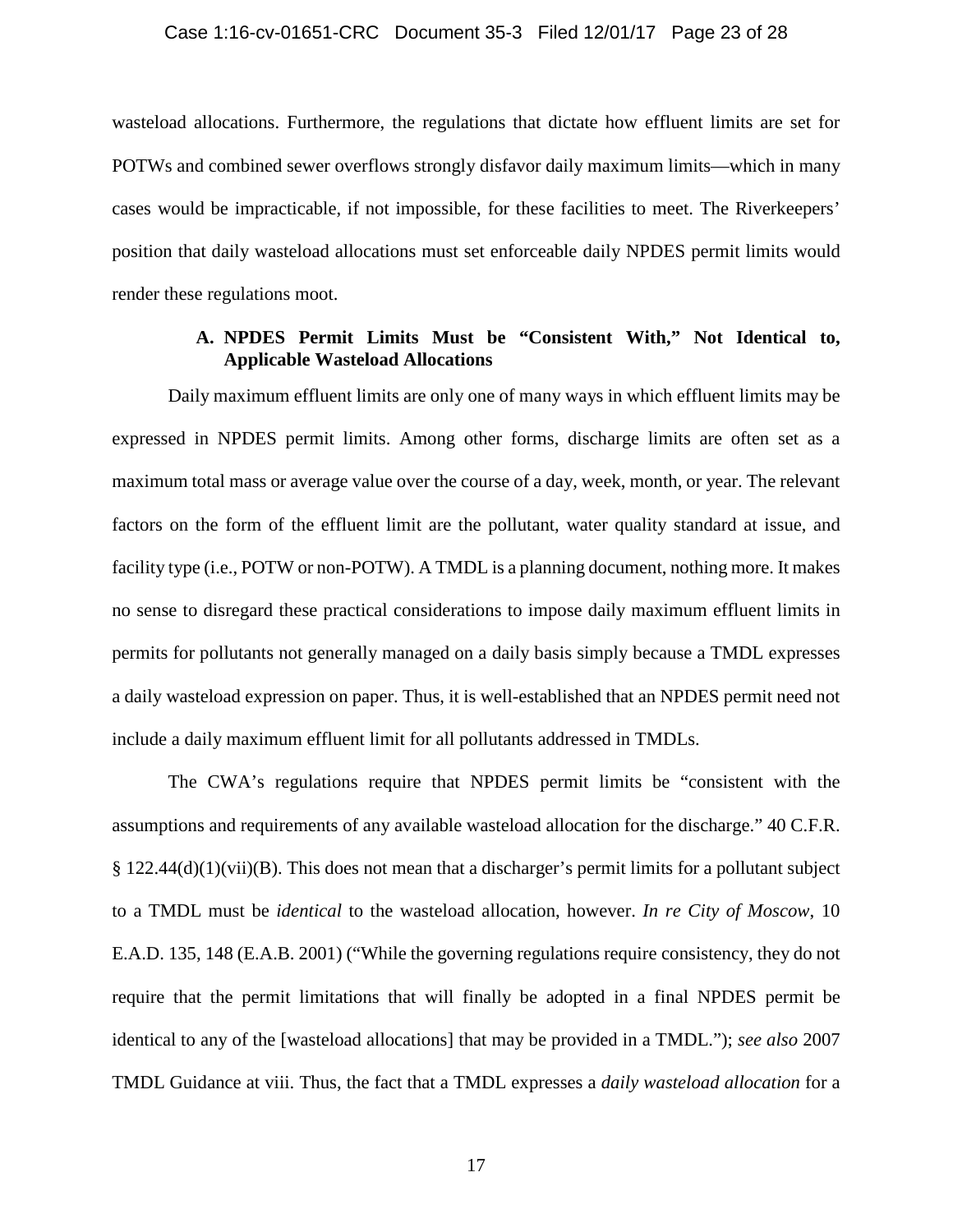### Case 1:16-cv-01651-CRC Document 35-3 Filed 12/01/17 Page 24 of 28

discharger does not mean that the discharger's NPDES permit must include a matching *daily permit limit*. *See In re City of Homedale Wastewater Treatment Plant*, 2014 EPA App. LEXIS \*13–14, \*25 (EAB July 8, 2014).

EPA specifically addressed the situation presented in this case in its *Friends of the Earth* guidance. EPA explained that when existing TMDLs that express only non-daily loads are revised to add new supplemental daily wasteload allocations to comply with *Friends of the Earth*—like the District did for the 2014 Bacteria TMDLs—there is no assumption or requirement that NPDES permits should therefore be revised to include corresponding daily permit limits. *See* Memo. from Benjamin H. Grumbles, EPA Assistant Admin., to EPA Reg. Offices 4–5 (Nov. 15, 2006) ("2006 TMDL Memo").<sup>[14](#page-23-0)</sup> To clarify the issue for permit writers, however, EPA's guidance recommends that such TMDLs and their supporting documents clearly explain their assumption that the operative *non-daily* wasteload allocations should continue to be used as the basis for translating TMDLs' wasteload allocations into NPDES permit limits. 2006 TMDL Memo at 3.

The District and EPA followed the 2006 TMDL Memo guidance in this case. The 2014 Bacteria TMDLs were revised primarily to add supplemental daily loads and wasteload allocations to comply with *Friends of the Earth*. EPA clarified in its approval document that the TMDLs assume that the operative longer-term wasteload allocations should continue to be used to make permitting decisions, not the new informational daily loads. The Riverkeepers take issue with this clarification, Pl. Br. 20–21, but it is a straight-forward application of guidance that has been followed for over a decade without being seriously questioned by any reviewing court.

l

<span id="page-23-0"></span><sup>14</sup> *Available at* https://www.epa.gov/sites/production/files/2015-10/documents/2006\_11\_21\_ tmdl anacostia memo111506.pdf.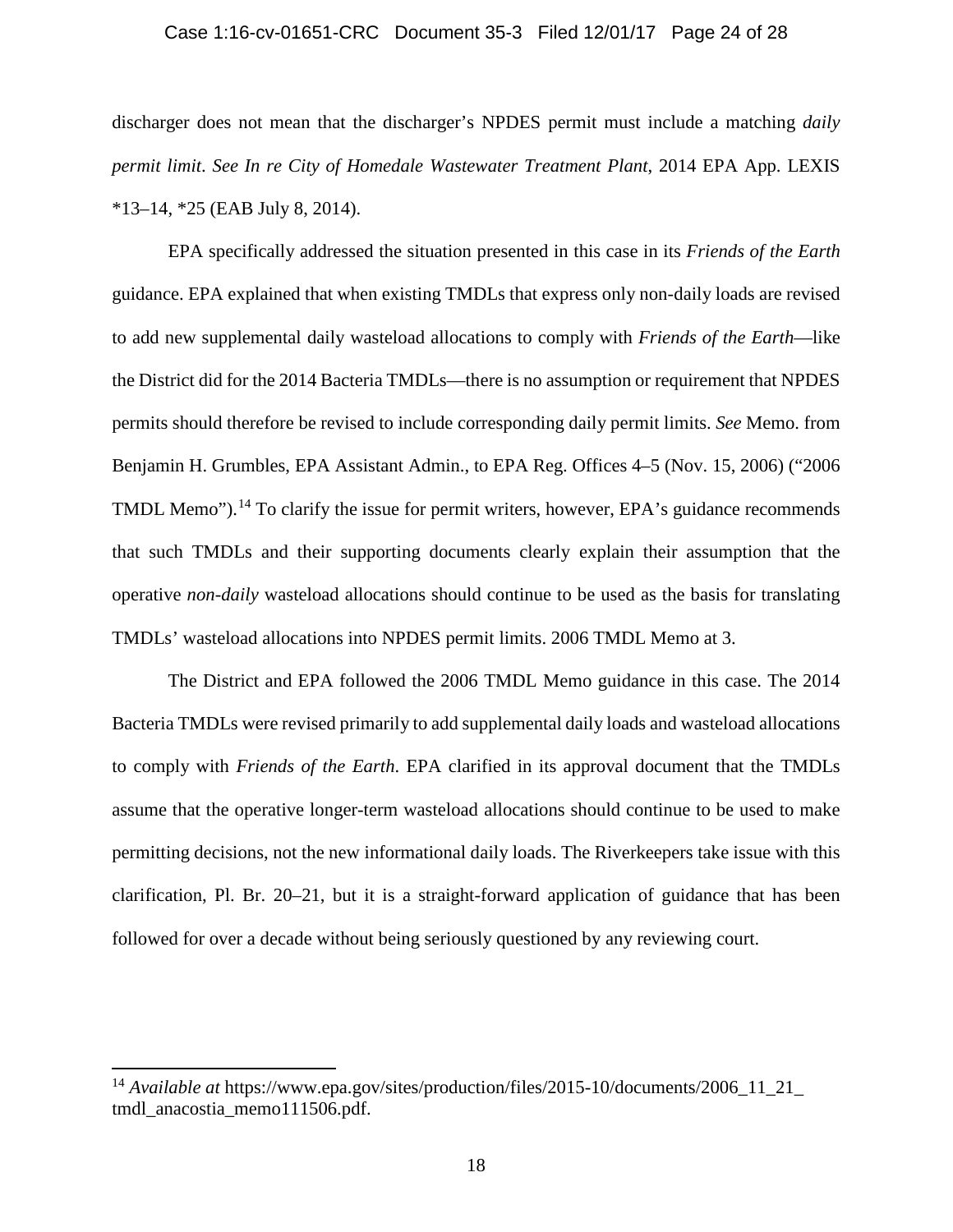More importantly, the Riverkeepers' argument cannot be squared with 40 C.F.R.  $\S 122.44(d)(1)(vii)(B)$ . This regulation states that effluent limits must be "consistent with the assumptions" of daily wasteload allocations. This text would be a dead letter if daily wasteload allocations were simply copied and pasted into draft NPDES permits, as the Riverkeepers suggest should be done with DC Water's daily wasteload allocations in the 2014 Bacteria TMDLs.

### <span id="page-24-0"></span>**B. POTWs' Permit Limits Must Be Set as Weekly and Monthly Averages Unless Impracticable**

Although it is generally presumed that continuous *industrial* dischargers will have maximum daily effluent limits in their NPDES permits, the opposite presumption applies to POTWs, such as Municipal Associations*'* members' wastewater treatment plants. *See* 40 C.F.R. § 122.44(d). For public dischargers, the CWA regulations provide an important safeguard against the imposition of impracticable daily effluent limits for POTWs:

For continuous discharges all [NPDES] permit effluent limitations, standards, and prohibitions, including those necessary to achieve water quality standards, shall unless impracticable be stated as:

(1) Maximum daily and average monthly discharge limitations for all dischargers *other than publicly owned treatment works*; and

(2) *Average weekly and average monthly discharge limitations for POTWs*.

40 C.F.R. § 122.45(d) (emphasis added).

A permitting authority's decision to impose effluent limits as weekly/monthly averages, as opposed to daily maximums or other forms limits, is to be made in the process of calculating effluent limits for draft NPDES permits. *See id*. §§ 122.43(b)(2), 122.45. If the regulator elects to impose daily maximum effluent limits on a POTW, the record for the permit should reflect that average monthly/weekly limits are impracticable. The POTW operator would then have the opportunity to dispute the impracticability finding with the agency and, if necessary, to challenge the improper permit limits in court.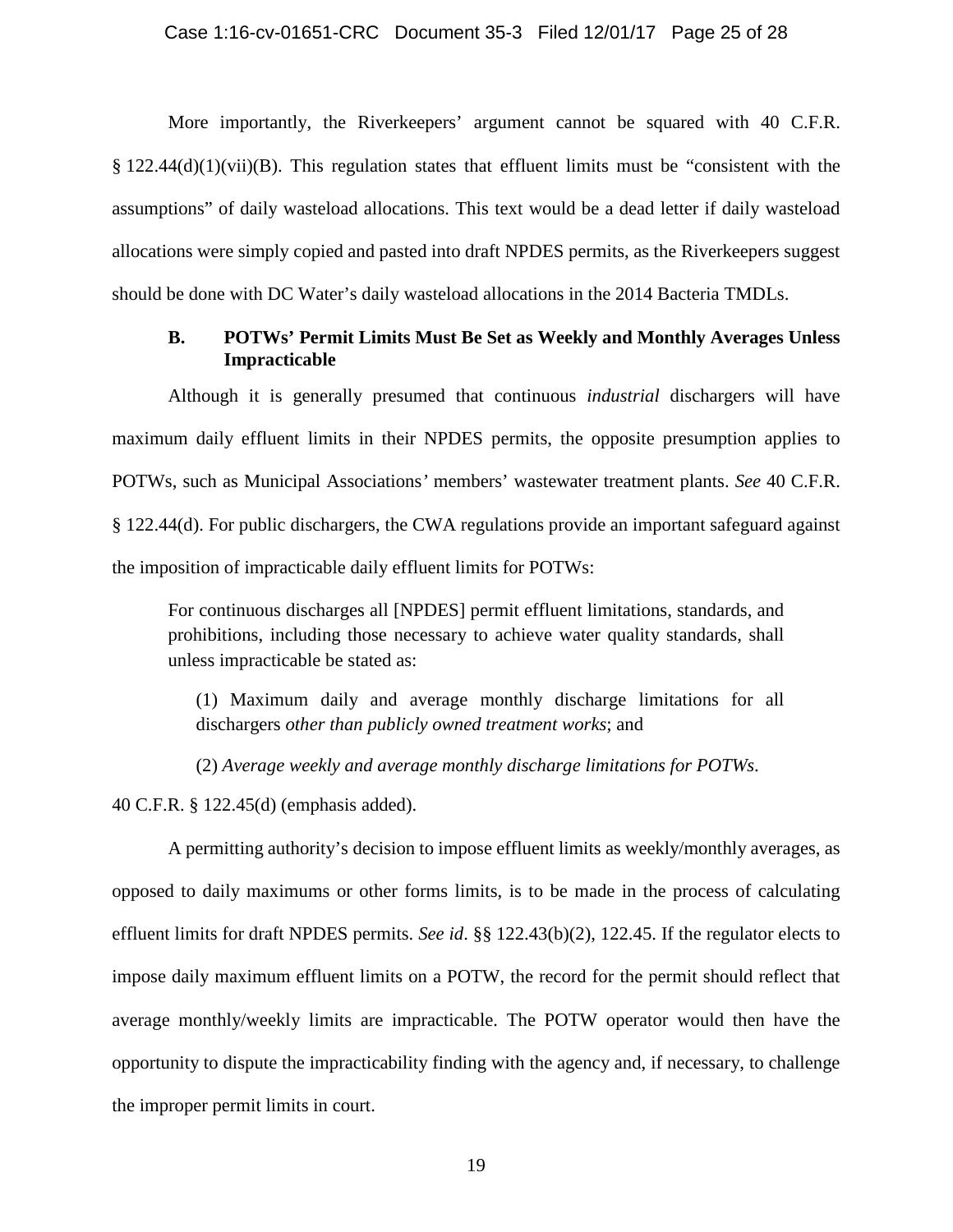### Case 1:16-cv-01651-CRC Document 35-3 Filed 12/01/17 Page 26 of 28

Riverkeepers seek to circumvent the presumption in 40 C.F.R. § 122.45(d), as well as the draft permit process and the procedural protections it provides for POTWs, by demanding that the 2014 Bacteria TMDLs express enforceable daily maximum bacteria limits for a POTW (i.e., D.C. Water). This amounts to a collateral attack on 40 C.F.R. § 122.45(d) and must be rejected.

### <span id="page-25-0"></span>**C. Permit Limits for Combined Sewer Overflow Discharges Must Be Set in Accordance with a Long Term Control Plan**

Municipal Associations' members include numerous entities that operate combined sewer systems, which are legacies from the era when most sewage was discharged without treatment. These sewer systems were constructed to convey both wastewater and stormwater to the nearest waterbody as expeditiously as possible. Today, these combined wastewater and stormwater flows are conveyed to a wastewater treatment plant. However, the volume of water in these systems can increase dramatically in response to large storm events. For most precipitation events, the downstream wastewater treatment plant is typically designed and sized to process dry weather flows plus reasonable additional wet weather flow levels while meeting permit limits. But in major storm events, these systems may become overwhelmed. The result is that a volume of untreated or minimally treated wastewater (highly diluted by stormwater) will discharge from a combined sewer overflow points (e.g., D.C. Water's Outfall #001). Daily maximum limits for most pollutants are impracticable from a compliance standpoint for combined sewer overflows because the influent volume is highly variable, depending on weather and other conditions, and the ability to treat those flows is minimal.

Congress's solution for wet weather combined sewer overflows, 33 U.S.C. § 1342(q), requires Long-Term Control Plans (LTCPs), developed in accordance with EPA's 1994 "CSO Control Policy" to manage discharges from combined sewer overflow points. *Id*. § 1342(q)(1). The objective of an LTCP is for the combined sewer system operator to develop and implement a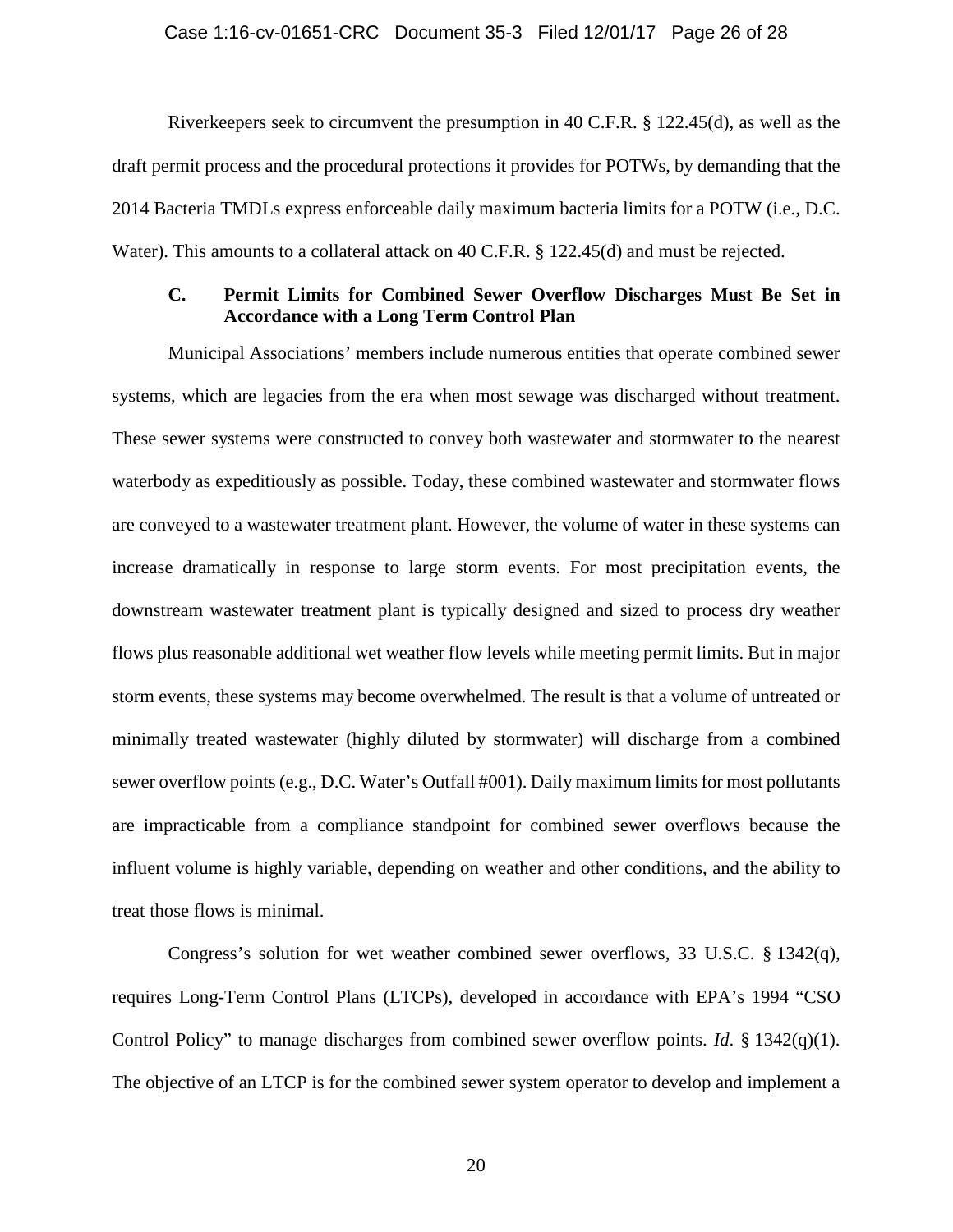### Case 1:16-cv-01651-CRC Document 35-3 Filed 12/01/17 Page 27 of 28

plan that "will ultimately result in compliance with the requirements of the CWA,"—primarily the technology- and water quality-based standards under the Act. *See* 75 Fed. Reg, 18688, 18691 (Apr. 19, 1994). The schedule for the plan should be set in accordance with the locality's financial capability, and may extend over multiple permit terms. *See id*. at 18694, 18696.

Municipal Associations' members that operate combined sewer systems, like Defendant-Intervenor DC Water, have invested billions of dollars in accordance with LTCPs, upgrading their sewer systems and wastewater treatment plants to handle wet weather flows. Depending on the pollutant, these upgrades typically have been engineered and designed to achieve average annual performance measures (frequency of overflow, annual average percent capture of wet weather flows, etc.) in accordance with the CSO Control Policy. Shifting to daily permit limits for these POTWs at this late hour would frustrate decades of planning for these public facilities, and impose extraordinary costs toward what likely would be a futile attempt to comply with technologically infeasible upgrade requirements. The imposition of daily permit limits for any pollutant subject to a daily wasteload allocation in a TMDL would force many, if not practically all, affected POTW owners to completely rework their LTCPs. Doing so would jeopardize substantial public investments in implementing LTCPs designed to bring about compliance with effluent limits expressed on a non-daily basis.

#### **CONCLUSION**

<span id="page-26-0"></span>This case has implications that extend far beyond the immediate parties. The Riverkeepers' complaint seeks to use the 2014 Bacteria TMDLs as a vehicle to have this Court amend the District's water quality criterion for bacteria, as well as predetermine the NPDES effluent limits for dischargers in the District. If the Court were to adopt their arguments, it would undermine decades of pollution control actions across the country. For these reasons, the Municipal